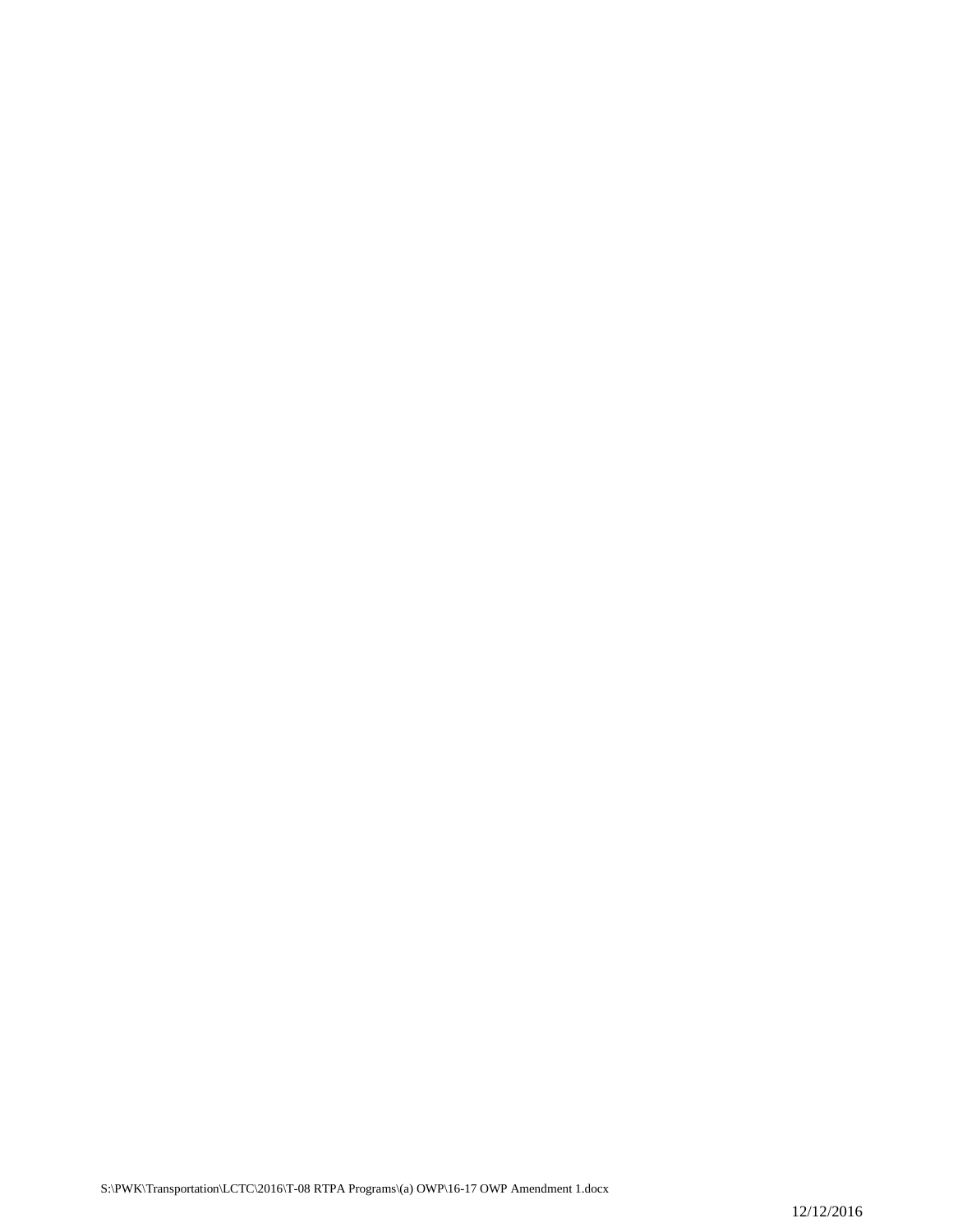# **Contents**

| Work Element 613 Susanville Indian Rancheria Sustainable Communities Grant 19 |
|-------------------------------------------------------------------------------|
|                                                                               |
|                                                                               |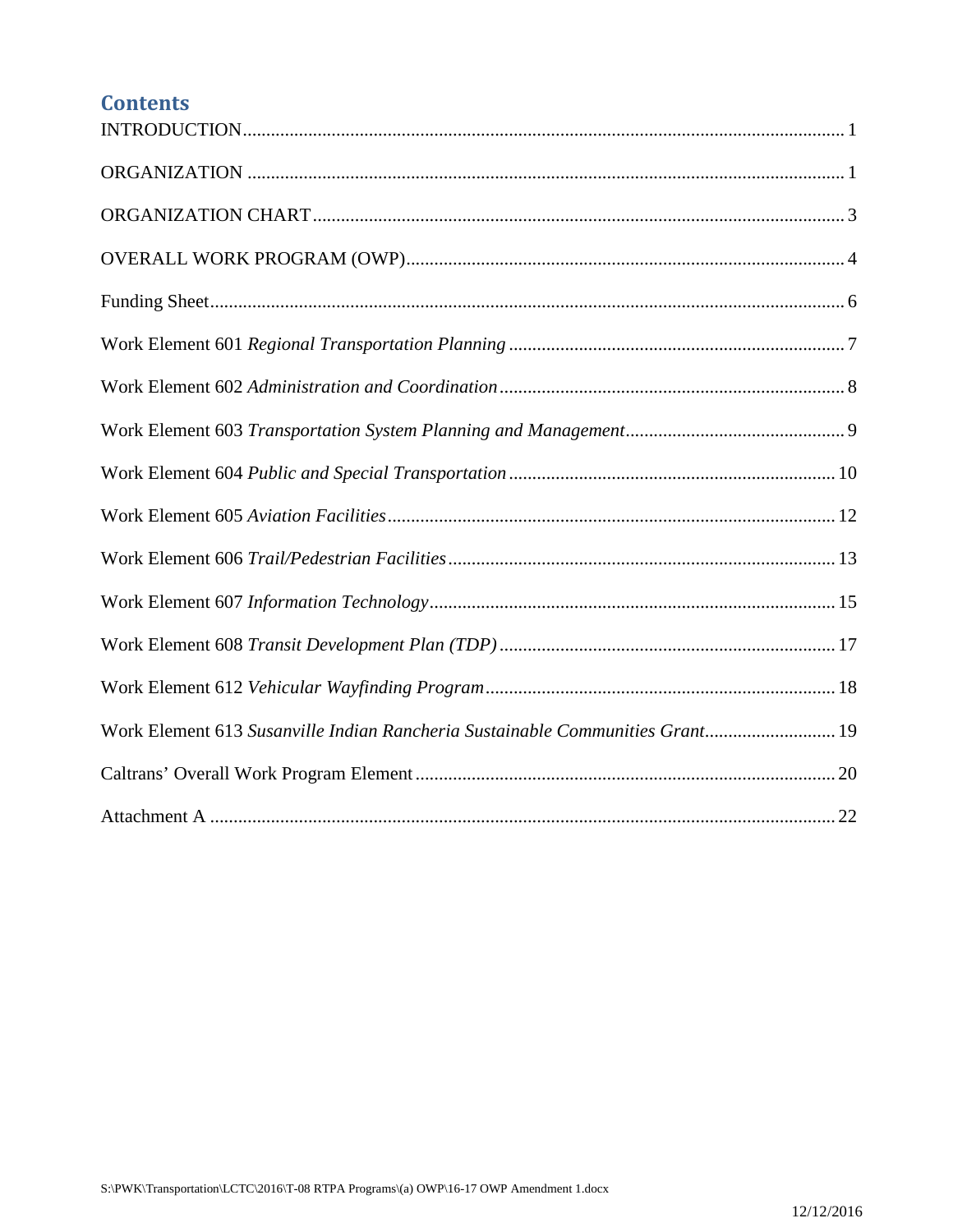#### OVERALL WORK PROGRAM 2016/2017 FISCAL YEAR

# <span id="page-3-0"></span>**INTRODUCTION**

Lassen County lies in northeastern California situated at the north end of the Sierra Nevada Range. It is bounded by the State of Nevada to the east and by the Counties of Modoc, Shasta, Sierra and Plumas to the north, west and south, respectively. It is the eighth largest of California's 58 counties with its lower valleys generally above 4,000 feet and mountains rise to heights of 8,200 feet.

Lassen County is 4,690 square miles in total area. The Federal government owns more than half of Lassen County's landmass, including Lassen National Forest to the west, the Sierra Army Depot to the east, and large range and timber tracts that are administered by the Bureau of Land Management. A lesser portion of the county's land resources is State-owned. A small section of Lassen National Volcanic Park lies in the western region of the County.

The City of Susanville is the County Seat and the only incorporated city in Lassen County. Unincorporated community centers include Westwood, Clear Creek, Bieber, Johnstonville, Janesville, Standish, Litchfield, Herlong, Doyle, Milford, Leavitt Lake, Little Valley, Ravendale, Termo and Madeline.

Major highways within the County are U.S. 395 and State Routes (SR) 36, 44, and 139. In addition, State Routes 70, 147, and 299 extend across parts of the County.

# <span id="page-3-1"></span>**ORGANIZATION**

The purpose of the FY 2016/2017 Overall Work Program for the Regional Transportation Planning Agency (RTPA), the Lassen County Transportation Commission (LCTC), is to prioritize transportation planning projects when using State and Federal transportation funds. This Overall Work Program responds to Federal, State and local mandates, establishes regional goals, objectives, assesses regional transportation needs, and defines work with other agencies, organizations and individuals on transportation planning issues.

The Lassen County Transportation Commission (LCTC) was formed in 1971 to allocate funds created by Senate Bill 325 (1972). It is made up of three members of the Susanville City Council and three members of the Lassen County Board of Supervisors. Assembly Bill 69 gave the LCTC responsibility for adopting the Regional Transportation Plan (RTP) and AB 402 of 1977 defined elements required in the RTP. AB 620 gave the LCTC responsibility for disbursing State Transit Assistance (STA) Funds. SB 45, effective January 1, 1998, gave the LCTC the responsibility to prioritize projects eligible for State Transportation Improvement Program (STIP) funds.

The LCTC coordinates its activities with the County Planning and Building Services Department, City of Susanville's various departments as well as with other State and Federal government entities. Citizens are encouraged to provide input to identify and solve transportation problems of community concern. Regular public meetings and/or hearings are conducted on a monthly basis.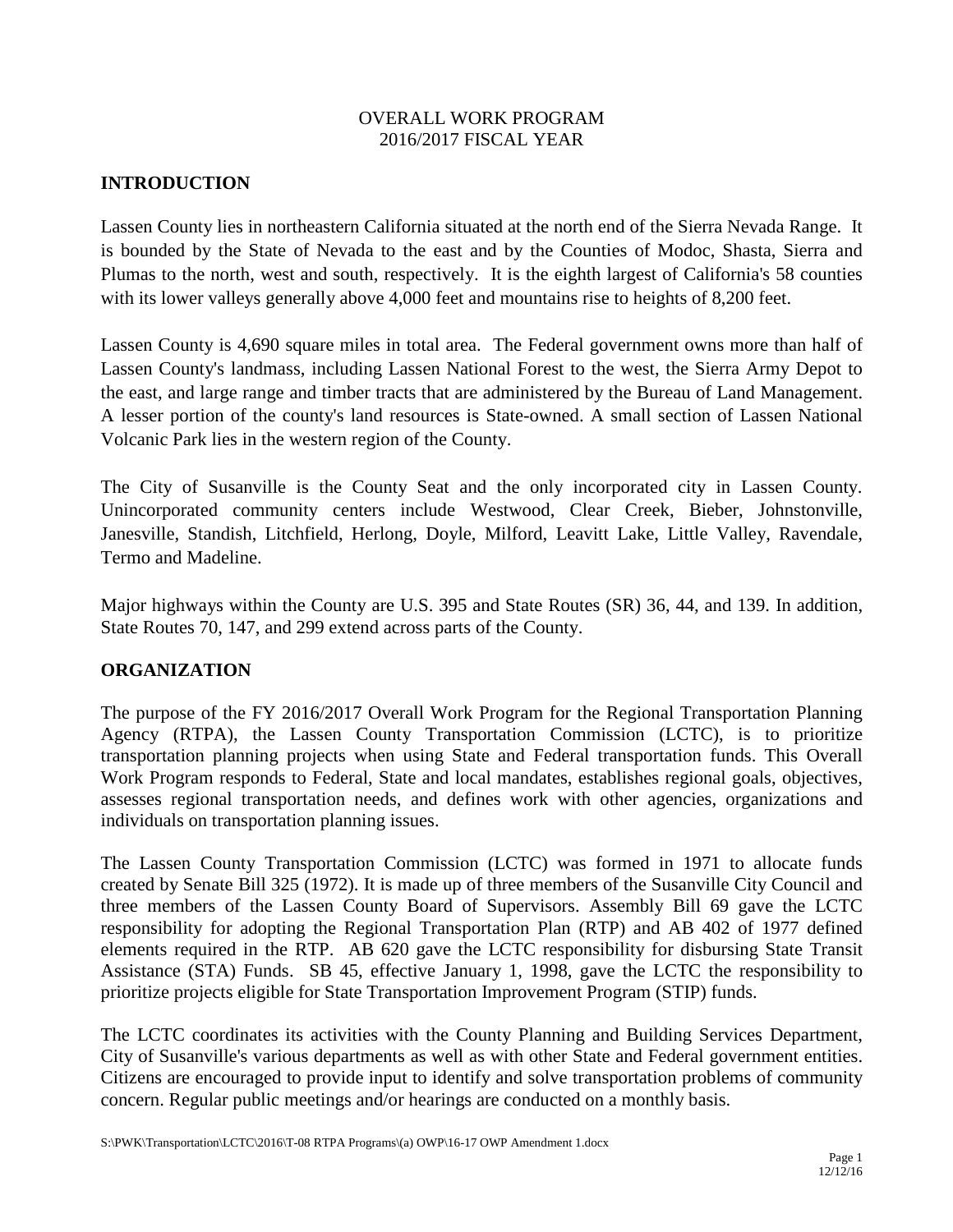The LCTC has a Social Service Transportation Advisory Council (SSTAC), which advises the LCTC on the annual unmet needs process. At the March 2012 meeting the Commission increased the membership of the SSTAC by including the Susanville Indian Rancheria as a provider of service for persons of limited means. The appointments to the SSTAC occur as required by the Transportation Development Act.

The same members of the LCTC also comprise the Lassen Transit Service Agency (LTSA). The LTSA is responsible for overseeing the operation of the Lassen Rural Bus (LRB) public transit system.

The following organization chart outlines the members of the LCTC, LTSA, support staff and advisory committee.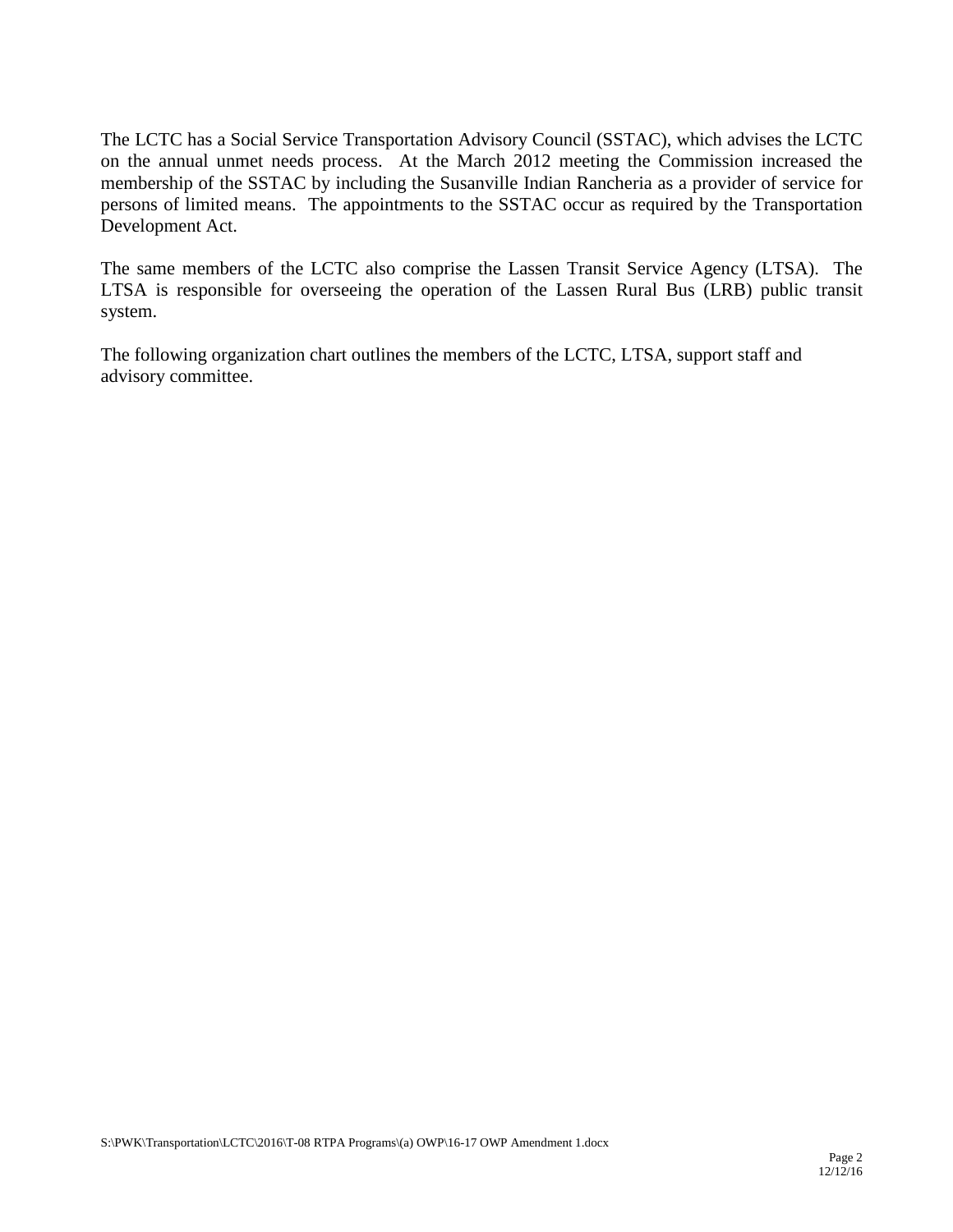<span id="page-5-0"></span>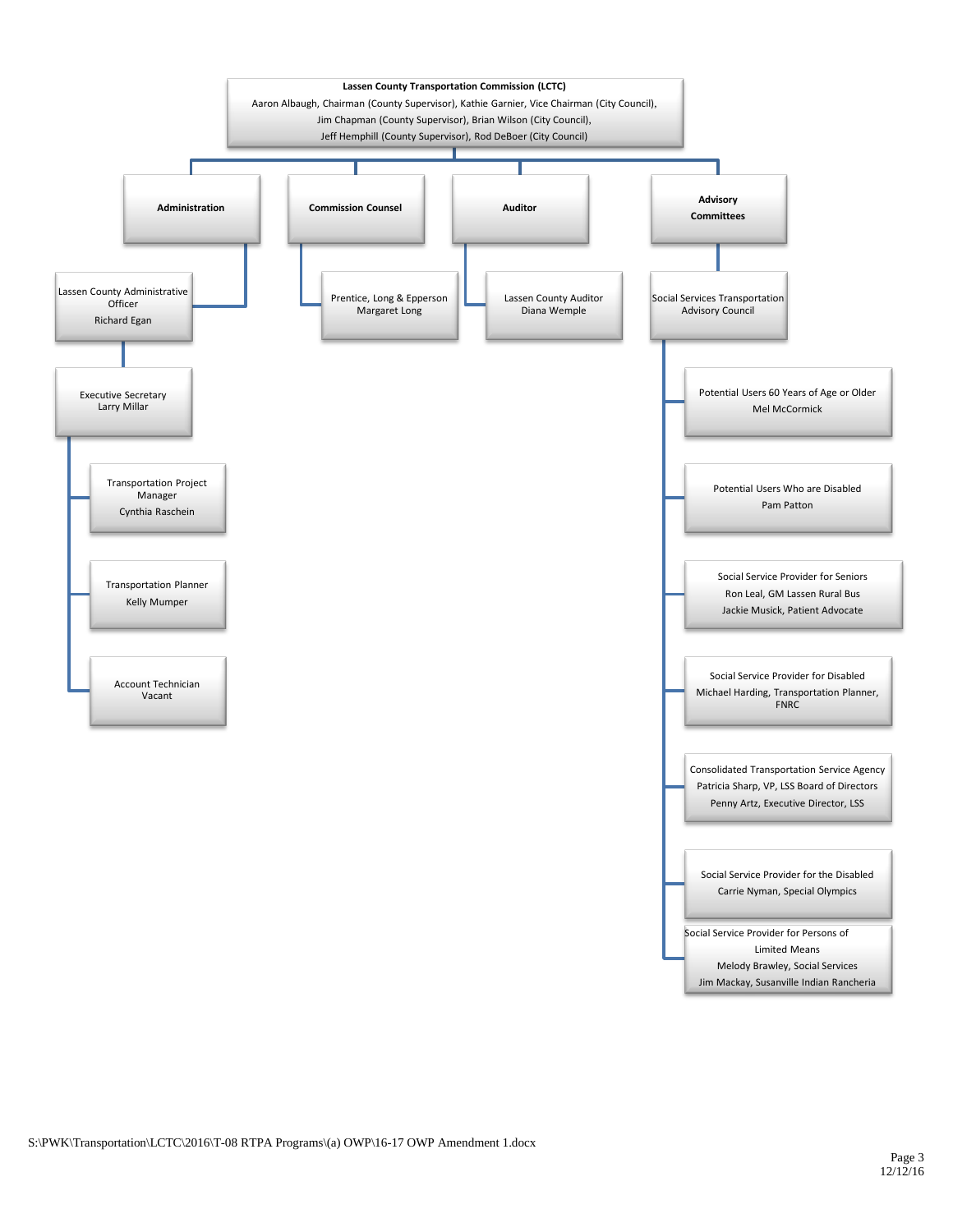# <span id="page-6-0"></span>**OVERALL WORK PROGRAM (OWP)**

LCTC is responsible for on-going administration and regional transportation planning for Lassen County. Transportation goals and objectives are considered during the planning and programming processes. Each federal reauthorization specifies planning factors to guide continuing, cooperative and comprehensive transportation planning as on-going activities rather than a single completed action. Typically federal agencies encourage planning organizations to focus work activities on broad planning objectives as relevant to their respective regions and local communities. State and local interests align with those objectives by providing common ground for shared approaches. It is noted that LCTC receives State Regional Planning Assistance funds (no federal funds) and uses the federal planning factors to develop planning goals consistent with our rural needs.

The LCTC amends the 2016/2017 work elements as necessary. The primary work efforts are targeted toward transportation systems management and transit system improvements. Major concerns of the LCTC are reflected in the elements and levels of funding in the OWP. The elements identify the overall degree of effort that will be expended to accomplish specific activities with the funds available.

LCTC participates in area task force meetings, and is a member of the North State Super Region, the Rural Counties Task Force, and the Regional Transportation Planning Agency Task Force. The chief regional transportation concerns are to preserve, rehabilitate and improve safety on existing transportation facilities, and to coordinate project sequences and transportation services in order to maximize efficiency and effectiveness of all available funding.

The LCTC 2016/2017 OWP takes into consideration the Goals and Recommendations of the California Transportation Plan 2040, which are

- 1. Improve Multimodal Mobility and Accessibility for All People
- 2. Preserve the Multimodal Transportation System
- 3. Support a Vibrant Economy
- 4. Improve Public Safety and Security
- 5. Foster Livable and Healthy Communities and Promote Social Equity
- 6. Practice Environmental Stewardship

Federal Planning Emphasis Areas (PEAs) are identified by Federal Highway Administration (FHWA) and the Federal Transit Administration (FTA) as follows:

1. MAP-21 Implementation

*Transition to Performance Based Planning and Programming*. The development and implementation of a performance management approach to transportation planning and programming that supports the achievement of transportation system performance outcomes.

2. Models of Regional Planning Cooperation *Promote cooperation and coordination across MPO boundaries and across State boundaries where appropriate to ensure a regional approach to transportation planning.* This is particularly important where more than one MPO or State serves an urbanized area or adjacent urbanized areas. This cooperation could occur through the metropolitan planning agreements that identify how the planning process and planning products will be coordinated,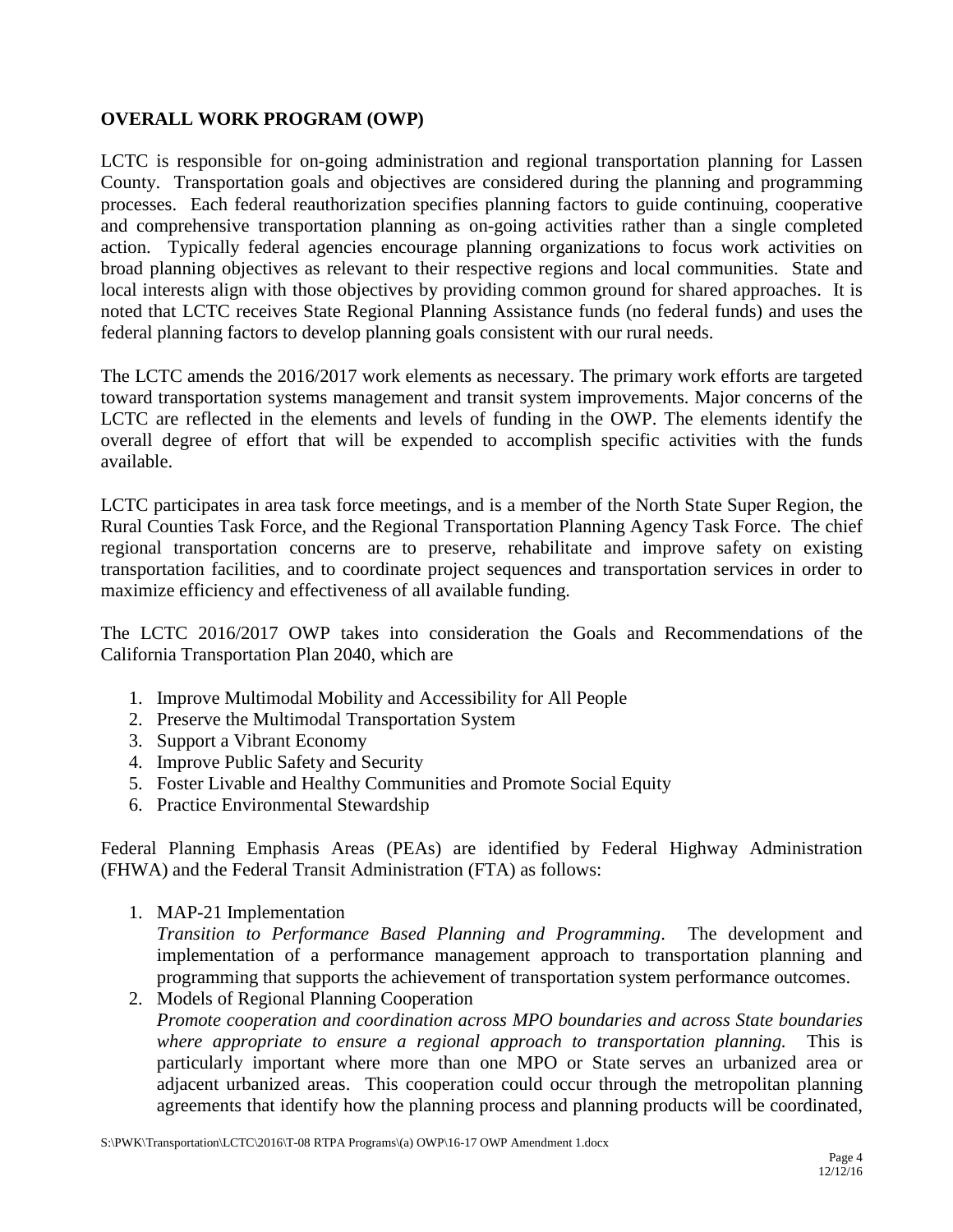through the development of joint planning products, and/or by other locally determined means. Coordination across MPO and across State boundaries includes the coordination of transportation plans and programs, corridor studies, and projects across adjacent MPO and State boundaries. It also includes collaboration among State DOT(s), MPOs, and operators of public transportation on activities such as: data collection, data storage and analysis, analytical tools, and performance based planning.

3. Ladders of Opportunity

*Access to essential services - as part of the transportation planning process, identify transportation connectivity gaps in access to essential services.* Essential services include housing, employment, health care, schools/education, and recreation. This emphasis area could include MPO and State identification of performance measures and analytical methods to measure the transportation system's connectivity to essential services and the use of this information to identify gaps in transportation system connectivity that preclude access of the public, including traditionally underserved populations, to essential services. It could also involve the identification of solutions to address those gaps.

The Fixing America's Surface Transportation (FAST) Act also adds new Federal Planning Factors that the LCTC will consider in FY 2016/17. They are:

- 1. Improve the resiliency and reliability of the transportation system and reduce or mitigate storm water impacts of surface transportation
- 2. Enhance travel and tourism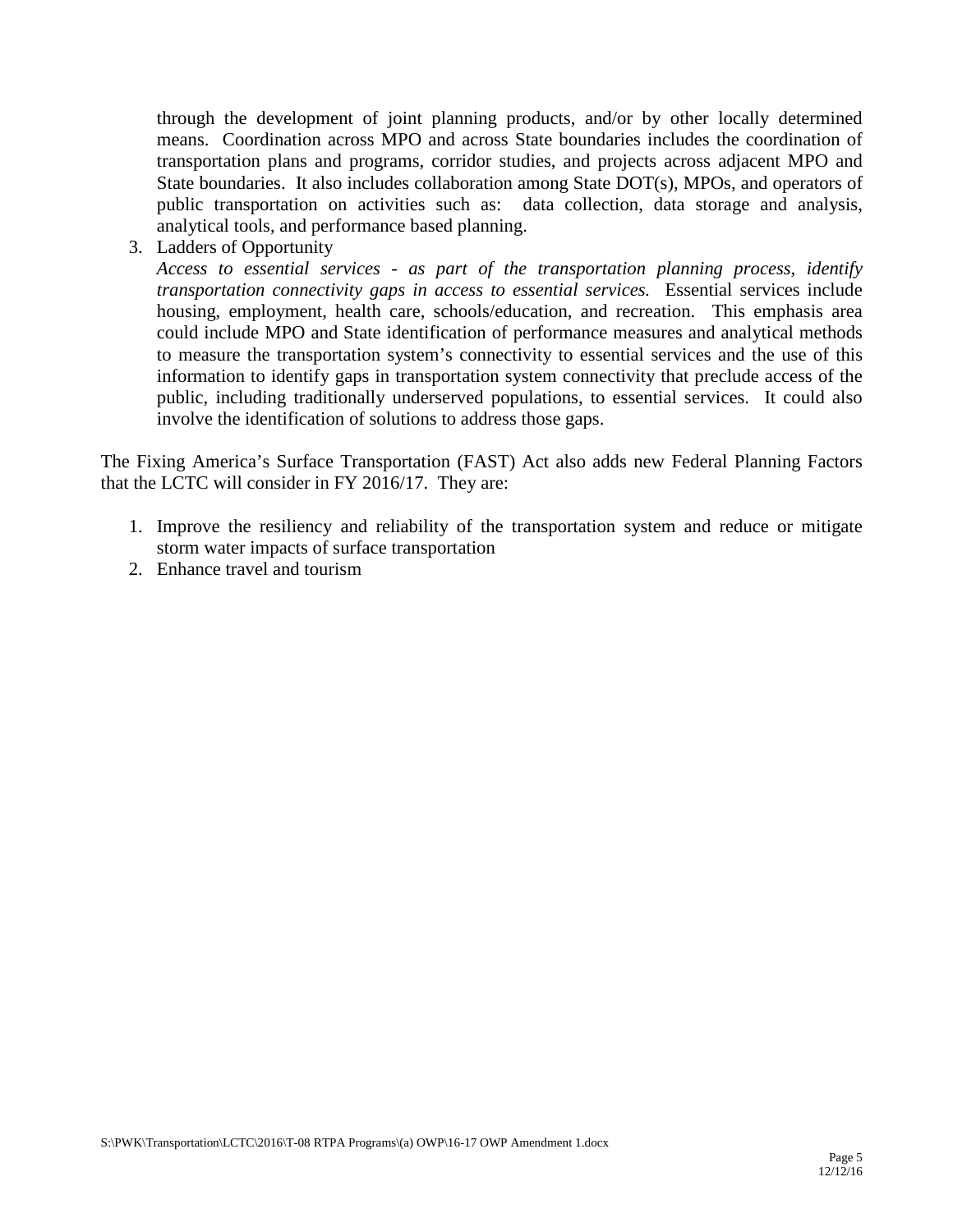<span id="page-8-0"></span>

| Work    | Description                                | E                   | Lassen 16/17 OWP Funding Sheet<br><b>Federal Planning</b> | Planning         | RPA               | <b>PPM</b> | LTF    | <b>SHA</b>         | Local        | Total by   |
|---------|--------------------------------------------|---------------------|-----------------------------------------------------------|------------------|-------------------|------------|--------|--------------------|--------------|------------|
| Element |                                            | $\Omega$<br>$G$ oal | Factors                                                   | Emphasis<br>Aros | Funds             |            | Funds  | Grant              | <b>Match</b> | WE         |
| 601     | Regional Transportation<br>Planning        | $1 - 6$             | $1 - 2$                                                   | $1 - 3$          | 20,000.00         | 30,000     |        |                    |              | 50,000.00  |
| 602     | Administration                             | $-6$                | $\mathcal{L}$                                             |                  | 30,000.00         |            | 59,900 |                    |              | 89,900.00  |
| 603     | Transportation System<br>Management        | $-6$                | $1-2$                                                     | $1-3$            | 100,004.58        |            |        |                    |              | 100,004.58 |
| 604     | Public & Special<br>Transportation         | $\overline{0}$ -1   | $1-2$                                                     | $1-3$            | 50,000.00         |            |        |                    |              | 50,000.00  |
| 605     | Aviation                                   | $-6$                | $1-2$                                                     | $1-3$            | 500.00            |            |        |                    |              | 500.00     |
| 606     | Trail/Pedestrian<br>Facilities             | $-6$                | $1-2$                                                     | $1-3$            | 37,000.00         |            |        |                    |              | 37,000.00  |
| 607     | Information Technology                     | $1 - 6$             | $\mathbf{C}$                                              | $1-3$            | 500.00            |            |        |                    |              | 500.00     |
| 608     | Development Plan<br>Transportation         | $1 - 6$             | $1-2$                                                     | $1 - 3$          | 20,000.00         | 40,000     |        |                    |              | 60,000.00  |
| 612     | Vehicular Wayfinding                       | $\overline{0}$ -1   | $\mathbf{\Omega}$                                         | $1-3$            | 2,000.00          |            |        |                    |              | 2,000.00   |
| 613     | Rancheria Sustainable<br>Susanville Indian | $-6$                | $1-2$                                                     | $1 - 3$          |                   |            | 100    | 76,637.07 9,929.58 |              | 86,666.65  |
|         |                                            |                     | Total by Fund                                             |                  | 260,004.58 70,000 |            | 60,000 | 76,637.07 9,929.58 |              | 476,571.23 |

S:\PWK\Transportation\LCTC\2016\T-08 RTPA Programs\(a) OWP\16-17 OWP Amendment 1.docx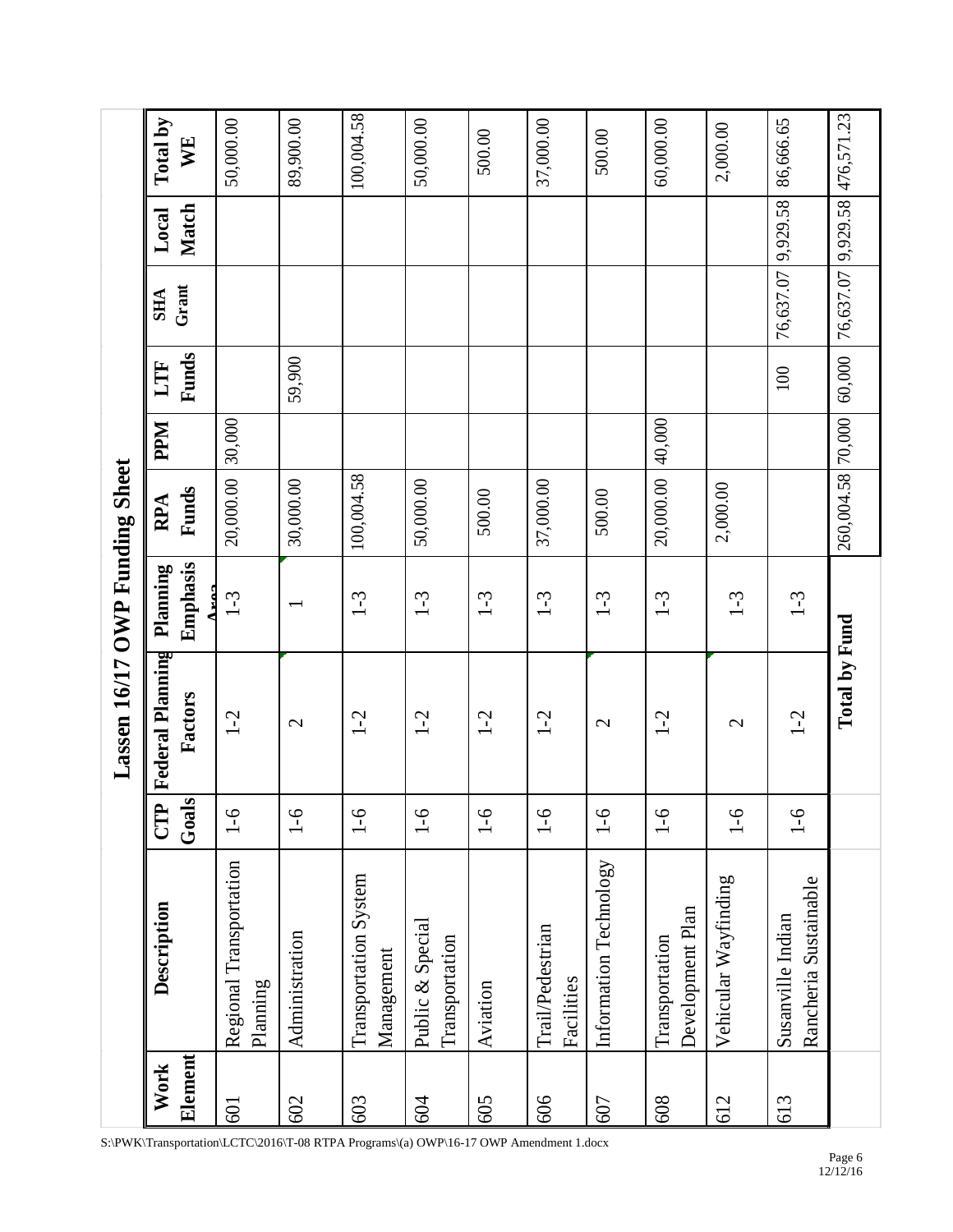# <span id="page-9-0"></span>**Work Element 601** *Regional Transportation Planning*

#### *Purposes*

- 1. To update elements of the 2012 Regional Transportation Plan (RTP) for planning and reference by staff and Federal, State and local agencies and the public, to ensure compliance with changing requirements.
- 2. To determine policies, safety needs, deficiencies and improvement programs for streets, roads and highways in the region, coordinating with local partners and Caltrans.
- 3. To plan, program and monitor the Regional Transportation Improvement Program (RTIP) consistent with RTP, including amendments to ensure that projects are delivered in a timely manner.

# *Previous Work*

The LCTC has updated the Regional Transportation Plan (RTP) with the assistance of a consultant. The LCTC supports the maintenance of data, such as Pavement Management Systems, traffic counts, transit data, and other programs to assist in the development of performance measures and the next RTP. LCTC staff has worked with staff of the City of Susanville to prioritize local projects in the 2016 RTIP submittal. Local rehab projects have been restructured to better meet the targets set in the STIP.

RTP amendments were made to include safety improvements to State Route 36 (Main Street), Bizz Johnson Trail acquisition and Modoc Line trailhead planning, Lassen Community College emergency access road, Paiute Lane Access to Susanville Ranch Park and a County Wide Vehicular Wayfinding program. Also added was the Wendel Line Rail Trail project being spearheaded by the Lassen Land and Trails Trust.

# *Tasks*

- 1. Review Goals and Policies set forth in the Regional Transportation Plan (RTP), including long-range (20 year) transportation projects
- 2. Monitor and amend the RTP as needed. Request for Proposals for the RTP update will be circulated in the fall of 2016
- 3. Attend CTC meetings as necessary
- 4. Government-to-Government Outreach to include the Susanville Indian Rancheria, City of Susanville, etc.

- 1. Properly monitored, current, and effective Regional Transportation Program (6/30/17)
- 2. RTP amendments, (as needed)

| $\mathbf{D} \mathbf{D} \mathbf{A}$<br>L<br>.<br>. . | <b>DD</b><br>PN.          | $\blacksquare$ | $\sim$ T T | arryover | m<br>' otal |
|-----------------------------------------------------|---------------------------|----------------|------------|----------|-------------|
| $\Omega$<br>~^<br>JUU<br>∼                          | $\Omega$<br>$\cap$<br>vvu |                |            |          | .           |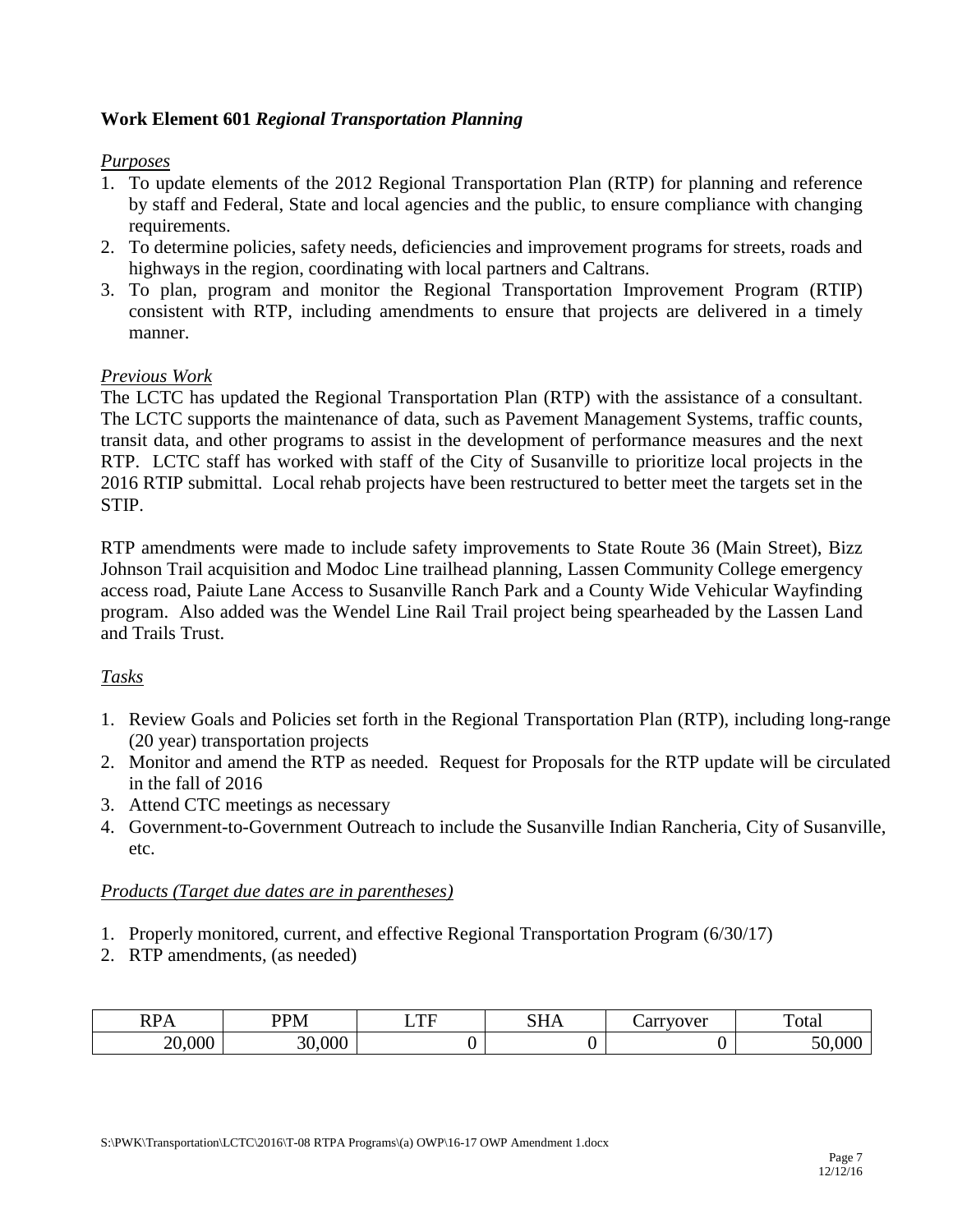# <span id="page-10-0"></span>**Work Element 602** *Administration and Coordination*

# *Purposes*

- 1. To provide for efficient and effective administration and implementation of programs, projects and funds
- 2. To support the LCTC and its advisory groups
- 3. To manage day-to-day operations and ensure compliance with applicable laws, rules and regulations
- 4. To encourage involvement and feedback during the continuous regional planning process, and to ensure compliance with State and Federal requirements
- 5. To coordinate regional transportation planning through consultation and collaboration with the City of Susanville, the Susanville Indian Rancheria, NSSR, CalACT, RCTF and RTPA Task Force

# *Tasks*

- 1. Prepare OWP, amendments, invoices, and reports for 2016/2017
- 2. Provide support Lassen County Transportation Commissioners, stakeholders, and the public
- 3. Participate in meetings/workshops such as: Lassen County Transportation Commission; Social Services Technical Advisory Council; Caltrans, Regional Transportation Planning Agency task force, CTC, CalACT (planning related activities), Rural Transit Assistance Program (RPA/LTF)
- 4. Coordinate meetings, programs, and activities between County, City, Tribal Governments, and State and Federal agencies to achieve comprehensive planning (RPA/LTF)
- 5. Prepare annual budget and monitor approved budget; prepare financial and management reports for the LCTC

- 1. 16/17 OWP Quarterly invoices, reports and related documents (as required)
- 2. Draft Overall Work Program, FY 17/18 (3/1/17)
- 3. Final Overall Work Program, FY 17/18 (5/31/17)
- 4. Annual Commission (non-transit) audits (December 2016)
- 5. Agendas, minutes, and notices to Transportation Commission (monthly)

| <b>DD</b><br>. .<br>171 17 | <b>PPM</b> | $\blacksquare$ | <b>CIT</b> | arryover<br>$^{\prime}$ UT<br>๛๛ | –<br>otal |
|----------------------------|------------|----------------|------------|----------------------------------|-----------|
| 000<br>⌒⌒                  |            | 50000          |            |                                  | or        |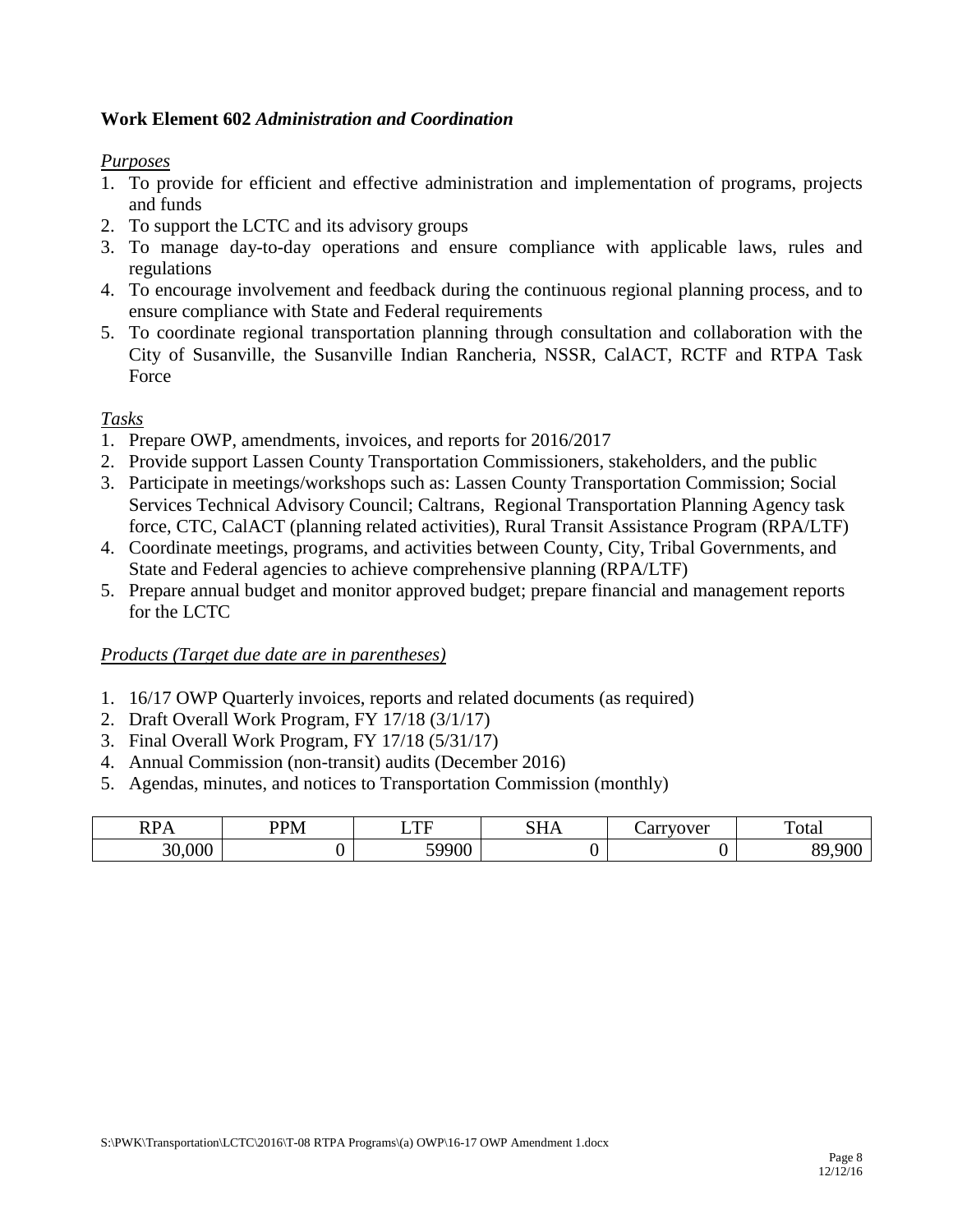# <span id="page-11-0"></span>**Work Element 603** *Transportation System Planning and Management*

#### *Purposes*

- 1. To assure the coordination of all modes of transportation within the planning process of Lassen County is accomplished.
- 2. To perform regional planning activities necessary to ensure safety and security in the transportation planning process.
- 3. Improve mobility and access using available mass transportation resources

# *Previous Work:*

The tasks performed under this work element include, maintenance of the County's Pavement Management Program, participation in Rural County Task Force meetings, update of County road inventory, coordination of City, County, Tribal and State development plans, and ongoing participation in the development of Google Transit.

The LCTC has partnered with other Counties in District 2 to coordinate efforts to link regional transit services and allow for on-line trip generation and planning. This trip planning tool makes it possible for riders to connect seamlessly between regional transit providers.

# *Tasks*

- 1. Maintenance of pavement management systems to establish priorities for projects identified in road inventory (RPA/PPM).
- 2. Traffic counts and capacity evaluations to assist in preparing the RTIP (RPA/PPM).
- 3. Update traffic and motor vehicle trends. Maintain Traffic Data to determine levels of service on City/County road ways to assist in preparing the RTIP (PPM).
- 4. Monitor the functional classifications of City and County roadways to prepare RTIP/STIP submittal; update as necessary (RPA).
- 5. Coordinate City, County, Tribal and State development plans (RPA).
- 6. Coordinate with Caltrans on information meetings that discuss impacts of State Route Development/System Management Plans (ie: Susanville Relief Route, US 395) (RPA).
- 7. Participate, review and comment on Transportation Concept Reports (TCRs), submitted by Caltrans (RPA).
- 8. Develop and/or modify tools that allow for better assessment of transportation impacts on community livability to be incorporated with the development of the RTP (RPA/PPM).
- 9. Participate in conferences such as Transportation Planner Academy and GIS working group, trainings such as Black Cat and Street Saver, and Rural County Task Force meetings to stay current on coordinated transportation planning efforts

#### *Products (Target due dates are in parentheses)*

- 1. Updated current inventory of City and County Roads, including average daily traffic, miles of pavement/gravel, level of service, and functional classifications (6/30/17)
- 2. District System Management Plan, Transportation Concept Reports (TCRs), Route and Development Plans comment letters (as needed)
- 3. Up-to-date pavement management system (as needed)

| n n<br><b>RPA</b>     | DD <sub>M</sub> | mп.<br><u>.</u> | CTT | arryover | –<br>otal                                                  |
|-----------------------|-----------------|-----------------|-----|----------|------------------------------------------------------------|
| FQ<br>$\Omega$<br>0د. |                 |                 | ັ   |          | $\sim$<br>$\sim$ $\sim$ $\sim$<br>،00<br>$($ $)($<br>r. jo |

S:\PWK\Transportation\LCTC\2016\T-08 RTPA Programs\(a) OWP\16-17 OWP Amendment 1.docx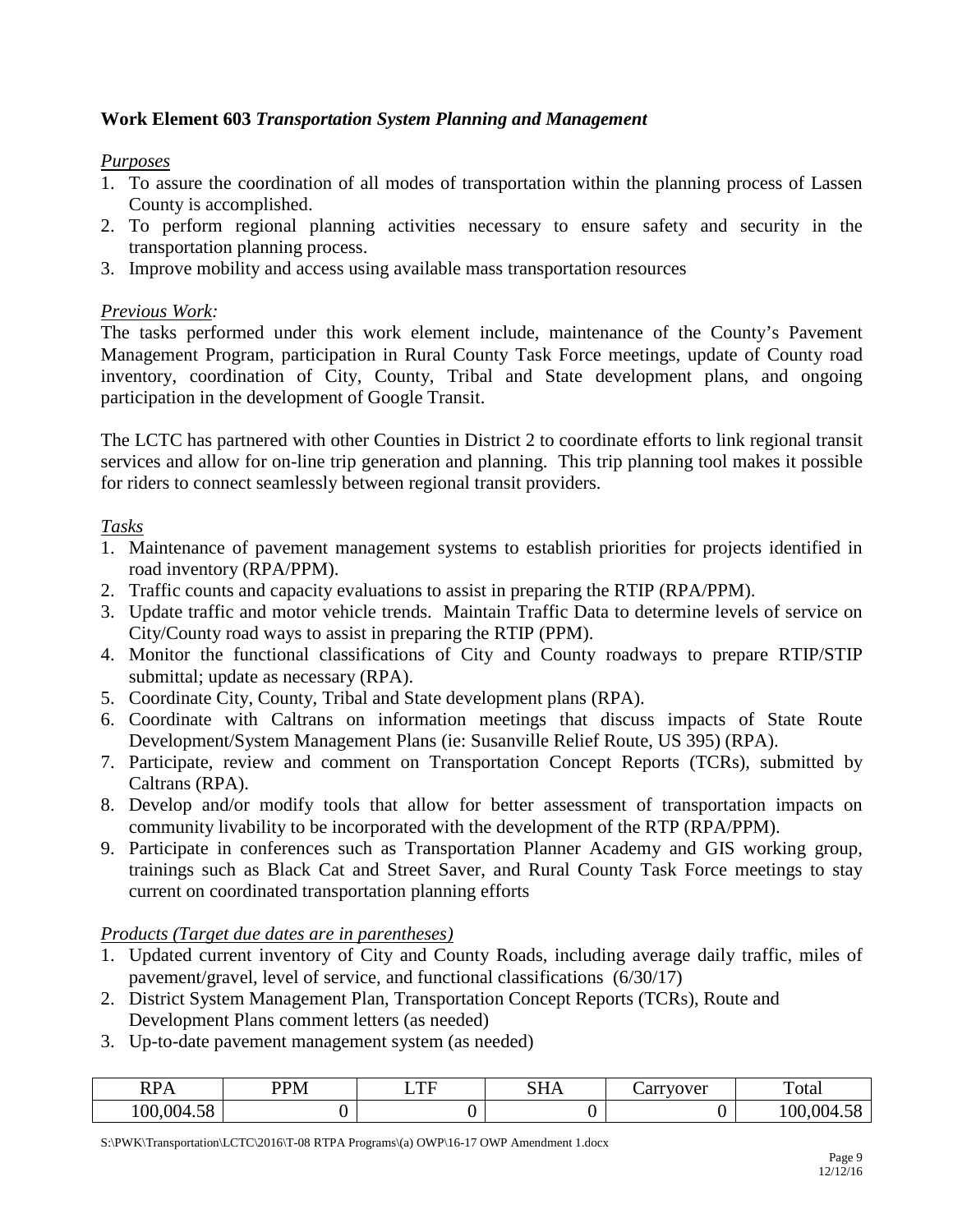# <span id="page-12-0"></span>**Work Element 604** *Public and Special Transportation*

#### *Purposes*

- 1. To improve mobility and access using available mass transportation resources
- 2. To coordinate among public, private, Tribal and social service transportation providers to improve connectivity, enhance passenger safety, operating efficiency and regional mobility
- 3. To provide an efficient transit system responsive to the needs of County residents

#### *Previous Work:*

Through monitoring the efficiency and reliance of the public transit system, staff recommended that the Transportation Commission discontinue service to two under-performing routes. Based on staff's recommendation, the Commission did discontinue the Leavitt Lake and night shift Herlong routes. Staff plans to look into increasing service to the most heavily used route, the City Route, by adding an additional bus to the route during the peak hours of 10:00 a.m. to 3:00 p.m. Staff will be continuously monitoring this new additional bus to determine the success and to recommend whether to continue this on a permanent basis.

Using Proposition 1B funds, the LTSA and LCTC continue to make improvements to the LRB bus yard. With Public Transportation Modernization, Improvement, and Safety Enhancement Act (PTMISEA) funds, software was purchased that enables the bus operator to more efficiently schedule and manage the operations. Three new buses were purchased to replace aging fleet vehicles. Cal-OES funds were used to purchase a back-up generator and to install security fencing and gates at the facility.

*Tasks*

- 1. Monitor existing routes to determine if modification is necessary to meet needs or if a new route is needed
- 2. Continue studies and surveys to provide for second bus to the City Fixed route service to reduce excessive headway times
- 3. Monitoring of the operations of the Lassen Rural Bus (LRB) public transit system
- 4. Continue planning efforts making use of Prop 1B funds to reduce greenhouse gas emissions, increase transit ridership and allow travelers access to other transportation services and improve transit safety.
- 5. Work on development of Lassen Rural Bus Operations Policy Manual
- 6. Update/improve the public transit system bus route signage installations
- 7. Continue monitoring and development of new routes.
- 8. Identify and document transportation facilities, projects and services required to meet regional and interregional mobility access needs
- 9. Assess the operational and physical continuity of the regional transportation system components within and between metropolitan and rural areas, and interconnections to and through regions.
- 10. Investigate methods to reduce vehicle travel and to expand and enhance travel services
- 11. Conduct collaborative public participation efforts to further extend transportation planning to communities previously not engaged in discussion
- 12. Identify and address regional transportation issues relating to access to airports, intermodal transportation facilities, major freight distribution routes, national parks, recreation areas, monuments and historic sites, military installations and military base closures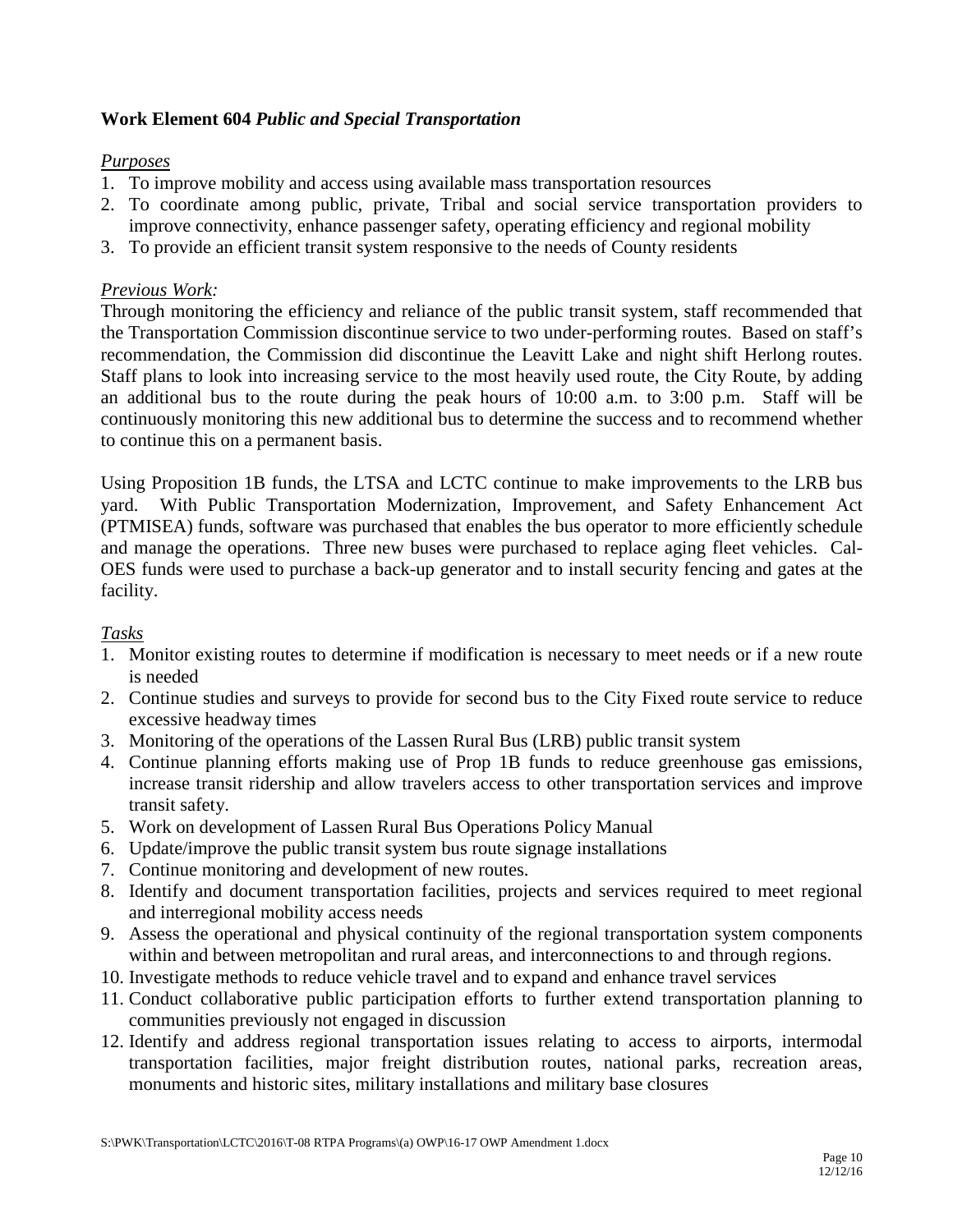#### **Work Element 604** *Public and Special Transportation*

- 1. Route adjustments and modifications (as needed)
- 2. Plan and cost estimates related to additional route (6/30/17)
- 3. Reports to LTSA LRB operations (bi-monthly)
- 4. Project reports (as required)
- 5. Draft LRB Policy Manual (6/30/17)
- 6. Unmet needs resolution (1/30/17)
- 7. Short range transit plans specific to individual routes within the transportation system. (as needed)
- 8. Drug and Alcohol, DBE and Annual Certifications and Assurances (as required)
- 9. Adopted public participation plan (6/30/17)
- 10. Maintain and update transit statistical data (monthly)

| 111 <i>1</i> 1       | P(X)<br>*** | $\blacksquare$<br>-<br>. . | $\sim$ T T<br>0111 | $\sim$ $\sim$ $\sim$ $\sim$ $\sim$ $\sim$ $\sim$<br>ືີ<br>– un | –<br>`otal |
|----------------------|-------------|----------------------------|--------------------|----------------------------------------------------------------|------------|
| 000<br>$\sim$ $\sim$ |             |                            |                    |                                                                |            |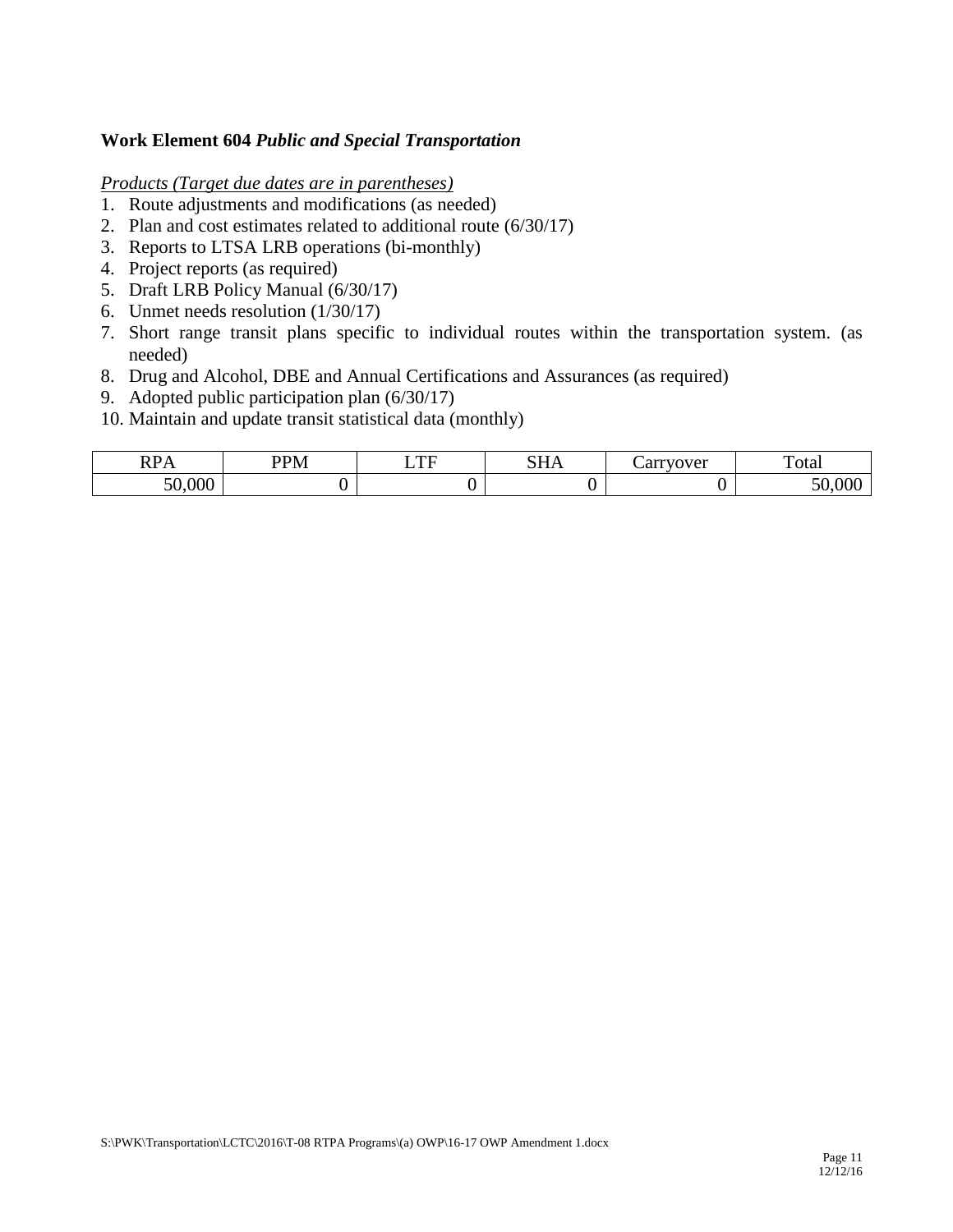# <span id="page-14-0"></span>**Work Element 605** *Aviation Facilities*

#### *Purpose*

1. To assist in airport planning studies leading toward upgrading and/or maintaining existing aviation service.

#### *Previous Work*

Significant tasks performed under this work element include the monitoring of the Capital Improvement Program for improvements to aviation facilities County wide.

Runway widening and overlay at Ravendale airport are scheduled for completion in 2016/2017. Runway overlay at Herlong Airport is scheduled for completion in 2016/2017.

Runway widening and taxi way enlargement at Spalding were completed in 2012. Crack sealing and striping were completed at Ravendale in 2012. Crack sealing and runway, taxiing and tie down area slurry seal were completed at the Southard Field Airport in 2013.

Several Airport Layout Plans were completed in September 2006, including Spalding, Herlong, Ravendale, and Southard Field (Bieber).

#### *Tasks*

- 1. Coordinate with local officials and Susanville Tribal Government to determine needs for specific projects.
- 2. Monitor the updated 6-year program of projects in 2012 RTP.
- 3. Continue to support and seek funds for projects that are identified in the RTP
- 4. Provide information for California Department of Transportation (Division of Aeronautics), California Aviation System Plan.
- 5. Provide information to Lassen County Local Reuse Authority for the Sierra Army Depot coordinating plans to convert Amedee Airfield to civilian use.
- 6. Monitor the completed County and City Airport Layout Plans.
- 7. Participate in Goods Movement planning activities.
- C. Products (Target due dates are in parentheses)
	- 1. Completed County Airport Layout Plans. (6/30/17)
	- 2. Updated Aviation Capital Improvement Program. (6/30/17)

| n n<br>.,<br>111 1 1 | <b>DDM</b><br>v<br>*** | $\blacksquare$<br>. д | $\sim$ T T<br>-<br><b>DITT</b> | arryover<br>ັບ | —<br>otal   |
|----------------------|------------------------|-----------------------|--------------------------------|----------------|-------------|
| 500                  |                        |                       |                                |                | - -<br>JU U |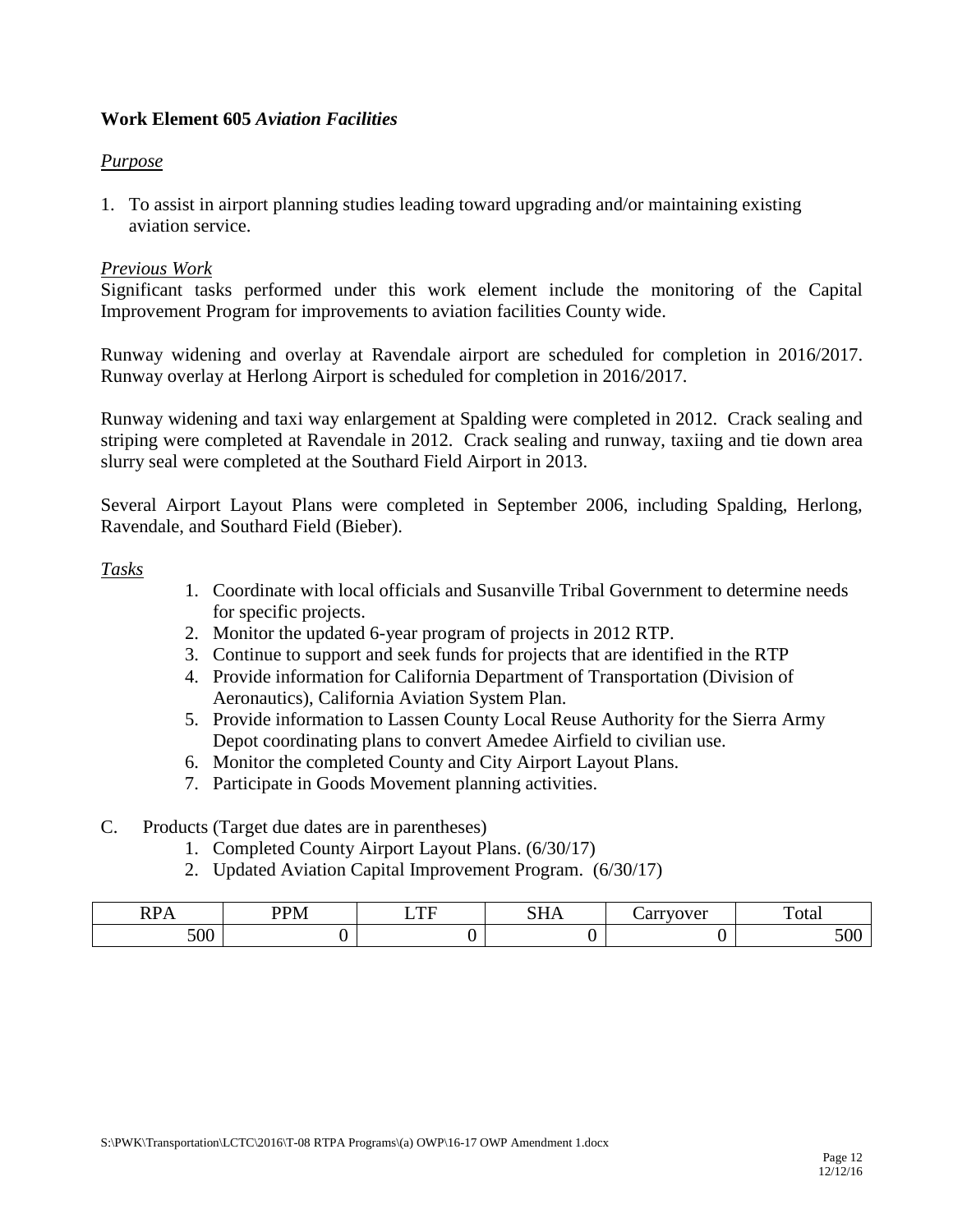# <span id="page-15-0"></span>**Work Element 606** *Trail/Pedestrian Facilities*

#### *Purpose*

1. To assist in pedestrian and bicycle planning studies leading toward new and/or maintaining existing routes.

# *Previous Work:*

Significant tasks performed under this work element include the planning efforts of the Interagency Trail Corridor. These include working with the BLM on an abandoned Union Pacific Rail Line between Alturas and Wendel, conducting the universal trail assessment process on several trails in Susanville Ranch Park, and coordination with local officials to determine needs for specific projects. Work toward the establishment of a trail inventory catalog for trails in the County, specifically in the Susanville Ranch Park, was also completed. The Interagency Trails Coordinator updated the trails map for Susanville Ranch Park to include terrain features that clearly display park resources. A web site for Susanville Ranch Park, brochures, 19 miles of new trails, directional signage, new split rail fencing, new kiosk, and parking area improvements have been completed. A new 60' bridge and trail project (Homestead Bridge) has been completed. Rehabilitation of the Stonewall Trail has been completed. Several dozen benches have been placed throughout the park. 6 small bridges have been placed over intermittent drainages. Many illegal dump sites have been cleaned up.

Other trails within the County are being developed by the Interagency Trail Coordinator who is responsible for the network of recreational trails within Susanville Ranch Park. 14 miles of new nonmotorized, multi-use single track trails were planned and constructed in 2008, adding to the 8 miles of existing trails in Susanville Ranch Park. An additional 4 miles were added in 2011 and another mile was completed in June of 2012. The South Side Trail is now completed with on-going single track projects that will parallel old roads, adding to the trail experience. Including the South Side Trail, there are now 34 miles of multi-use, non-motorized single track trails within a 5 minute bicycle ride from Main Street in Susanville. Another new and noteworthy project is a 3 mile single track loop that was completed in April 2014 on Lassen Land and Trails Trust property on Richmond Road.

Signage, maps, brochures, a web site, and parking area improvements were completed in 2010-11. The web site and maps for Susanville Ranch Park were updated in March 2014. The web site now includes substantial content and is viewable on all devices.

In order to remain consistent with the Regional Transportation Plan and to be eligible for funding under the Bicycle Transportation Account Program the LCTC adopted an update to its 1999 Bicycle Master Plan in November of 2012.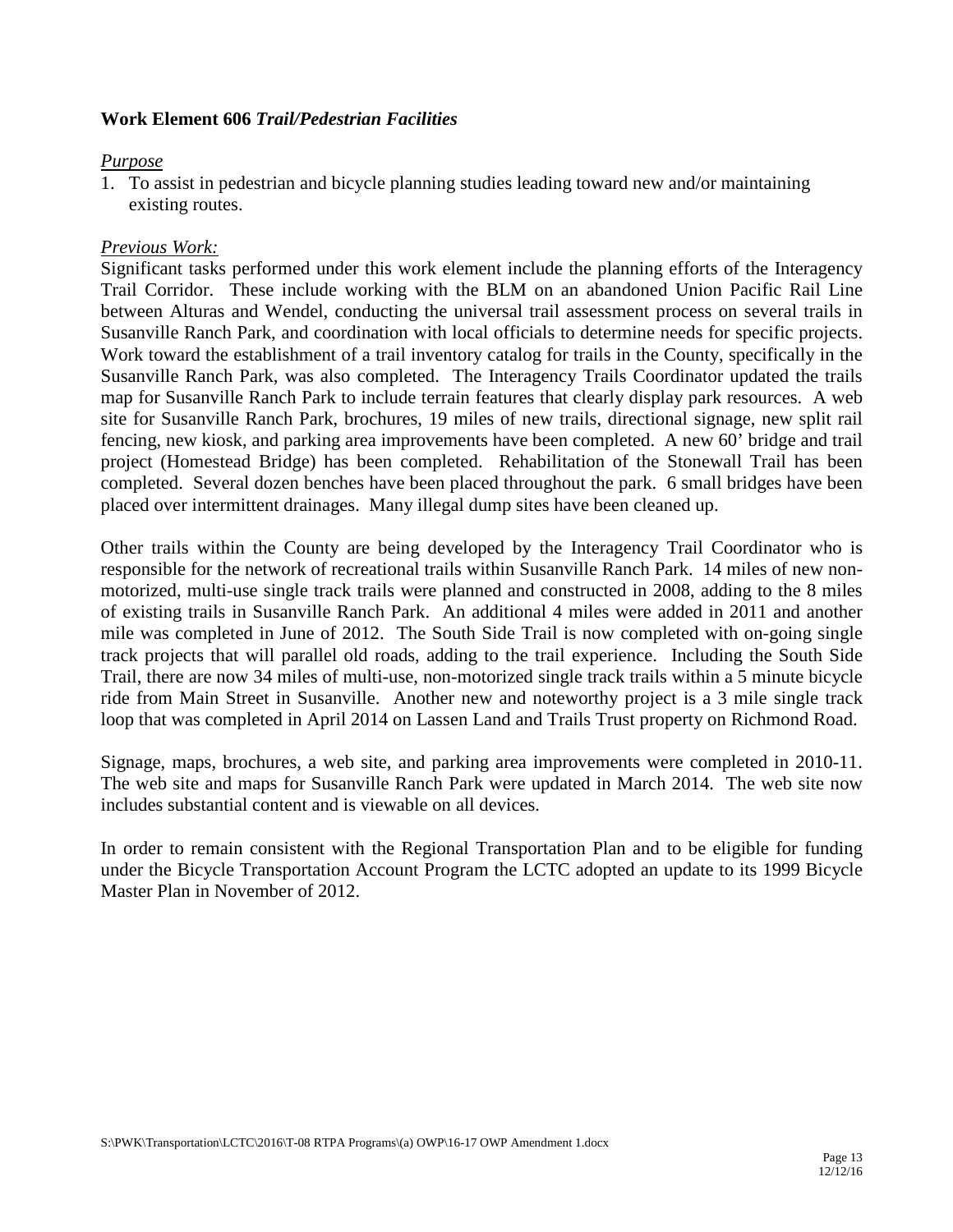# **Work Element 606** *Trail/Pedestrian Facilities*

*Tasks*

- 1. Develop partnerships with local agencies responsible for land use decisions to facilitate coordination of trail facility planning with land use, open space, job housing balance, environmental constraints and growth management.
- 2. Identify grants for Bicycle Master Plan projects.
- 3. Continue the work on the County Trails Master Plan.
- 4. Coordinate with the Susanville Indian Rancheria to assess needs for specific projects and integrate planning efforts.
- 5. Continue to work with the regional Bicycle Partnership
- 6. Monitoring of a Trail Maintenance Plan

- 1. Monitor Bicycle Master Plan (as needed)
- 2. Updated inventory catalog for trails in County as new trails are added (on-going).
- 3. Trail Maintenance Plan (ongoing)
- 4. Complete Volunteer Trail Patrol and a Trail Inventory Catalog (6/30/17)

| 111 <i>1</i> 1 | $P_{\text{max}}$<br>'N/I<br>*** | $\blacksquare$<br>-<br>. . | <b>CIT</b><br>$\mathbf{v}$ | arryover<br>๛๛ | --<br>otal     |
|----------------|---------------------------------|----------------------------|----------------------------|----------------|----------------|
| 000,<br>$\sim$ |                                 |                            | ີ                          |                | $\Omega$<br>ww |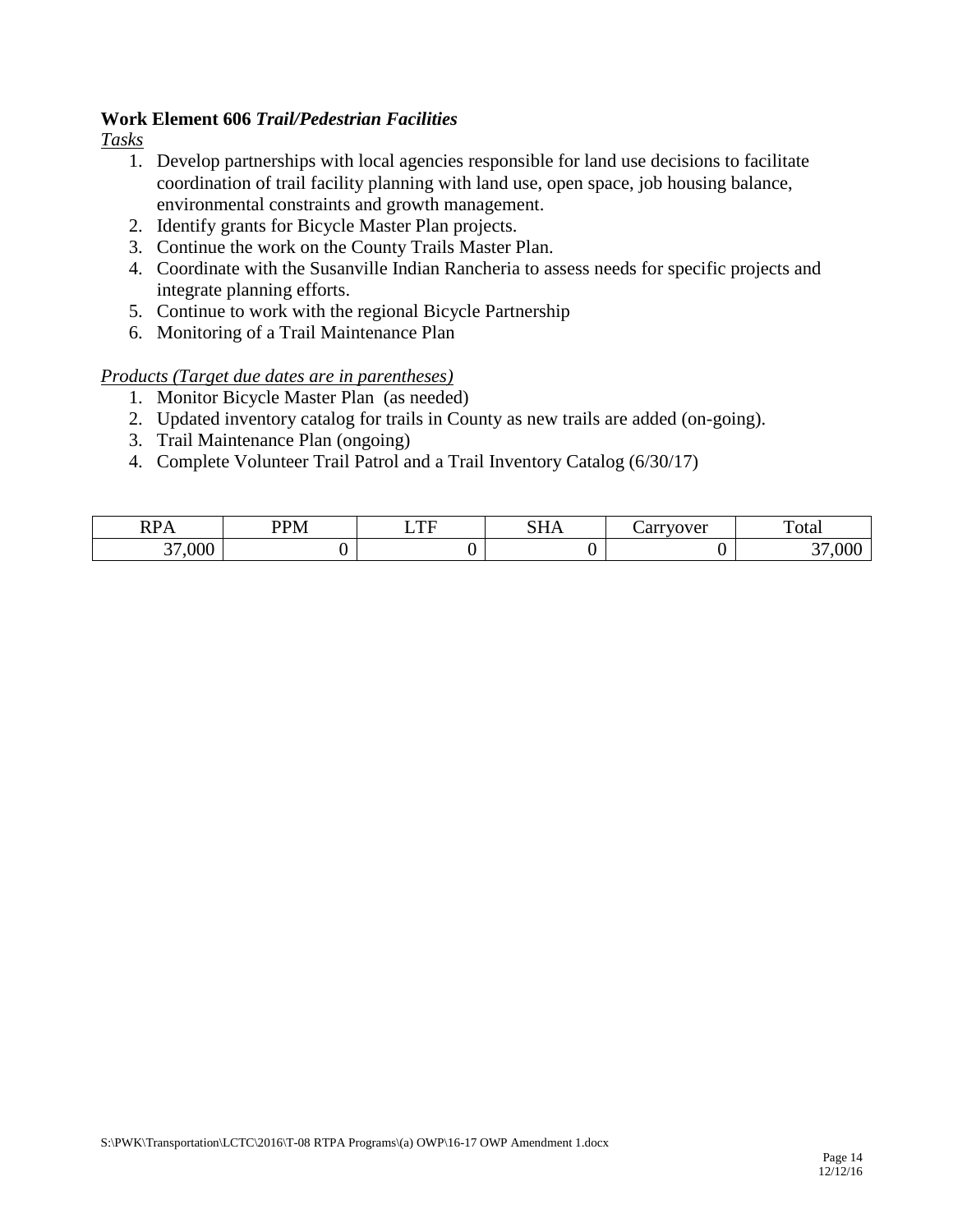# <span id="page-17-0"></span>**Work Element 607** *Information Technology*

Formerly known as GIS, this Work Element is being re-named to encompass all efforts the LCTC will engage in to develop and maintain Information Technology.

# *Purposes*

- 1. To manage, support and maintain regional advanced technology network
- 2. To support all work elements and regional transportation planning processes
- 3. To provide computer, audiovisual and other equipment for communications, data processing and reporting
- 4. Review planning documents including the RTP for the potential use of Intelligent Transportation Systems (ITS)
- 5. Coordinate with Caltrans in the development of an ITS architecture and maintenance plan for ITS projects in the region

# *Previous Work*

Significant tasks completed under this work element include the construction of a layer containing traffic count and speed data, maintenance of parcel layers, and training. The GIS system has been used extensively in the preparation of the current Regional Transportation Plan.

The LCTC received Blueprint Planning Grant funds to assist with the update and development of land use and zoning layers in the County General Plan. Planning staff have committed matching inkind staff time toward this effort and are working with the consultant selected to perform the work.

GPS and GIS were used extensively by the Trails Coordinator planning and designing 18 miles of new trails in Susanville Ranch Park. The planning and design work involved data collection of features, slopes analysis, digital elevation modeling, soils mapping, property boundary verification, and cartography. The technology facilitated an efficient construction process and will be used heavily for on-going trail related projects.

# *Tasks*

- 1. Coordinate with local officials (BLM, USFS, CDF, City of Susanville, Caltrans District 2, etc.) on available GIS information.
- 2. Continue with the ongoing maintenance of the GIS base map county-wide.
- 3. Complete the development of an accurate State, local, and private road system layer on base map.
- 4. Continue pavement management system data input.
- 5. Develop inventory of speed zones, traffic signs, and other roadway features.
- 6. Document environmental and cultural resources, and develop and improve coordination between agencies using GIS's and other computer based tools.
- 7. Develop or acquire additional GIS layers that pertain to transportation planning, such as, airport layout plans and airport influence boundaries, archeological and historic locations and wetlands sites.
- 8. Train staff in the use of GIS and other software technologies that will enhance the use of the program for transportation planning.
- 9. Provide IT support and maintenance for network, websites, domains, equipment, software, hardware, updates, replacement and technical assistance to resolve issues for U-Plan scenario modeling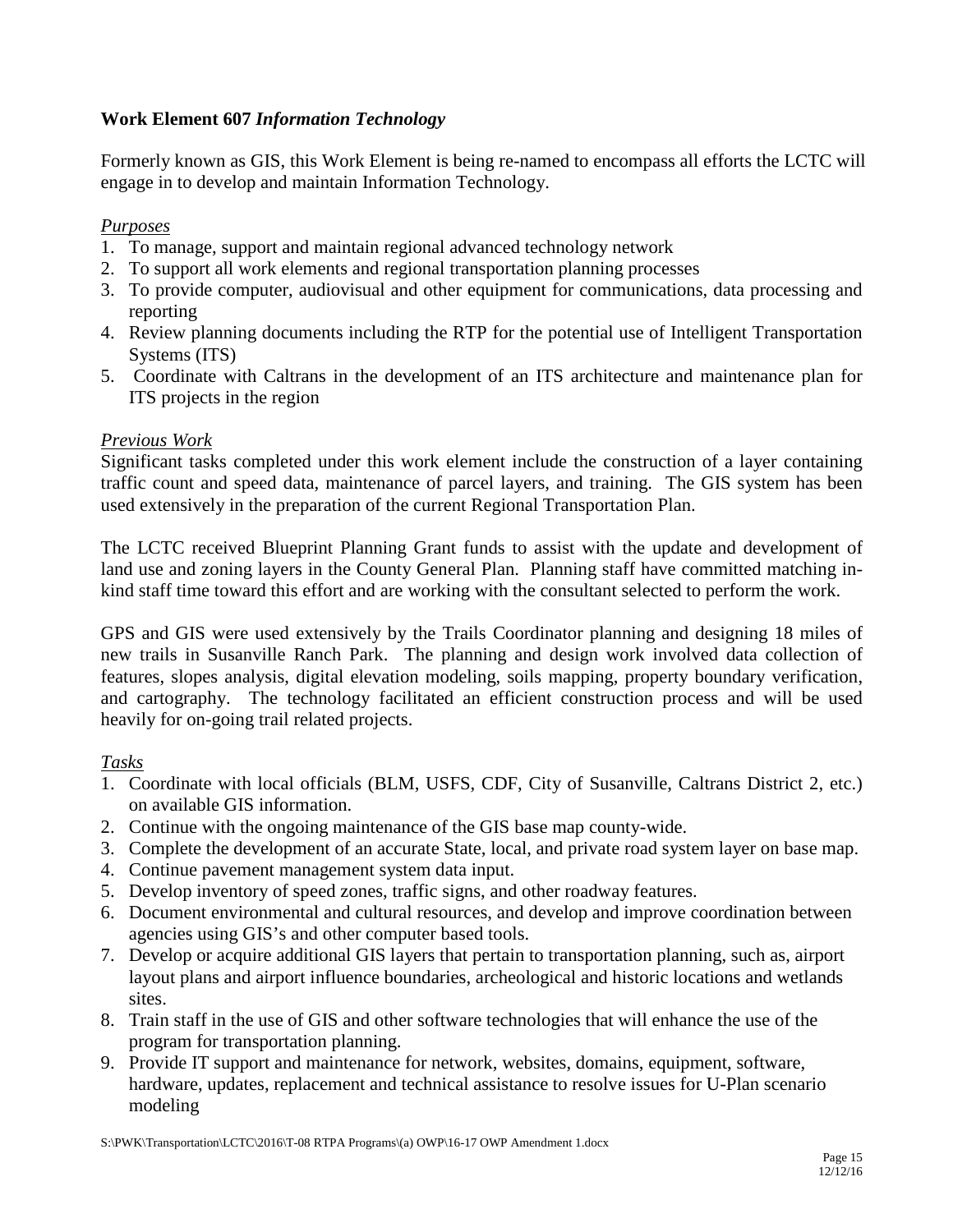10. Purchase office and computer equipment as needed for U-Plan scenario modeling

- 1. Develop or acquire additional GIS layers that pertain to transportation planning, such as, demographic information, traffic volumes, and others. (6/30/17)
- 2. Maintain the existing GIS system to include parcels, roads, addresses, and other transportation features. (as needed)
- 3. Creation of trails system management maps (as needed)
- 4. Purchase new or update software for use in U-Plan scenario modeling (as needed)

| $\mathbf{r}$<br>. .<br>. | י החת | $T^{\prime}$ | $\sim$ $\sim$ $\sim$ | $0$ **** $0 \times 10$ ** | <b>__</b><br>otal |
|--------------------------|-------|--------------|----------------------|---------------------------|-------------------|
| 700<br>JUU               |       |              |                      |                           | JUU               |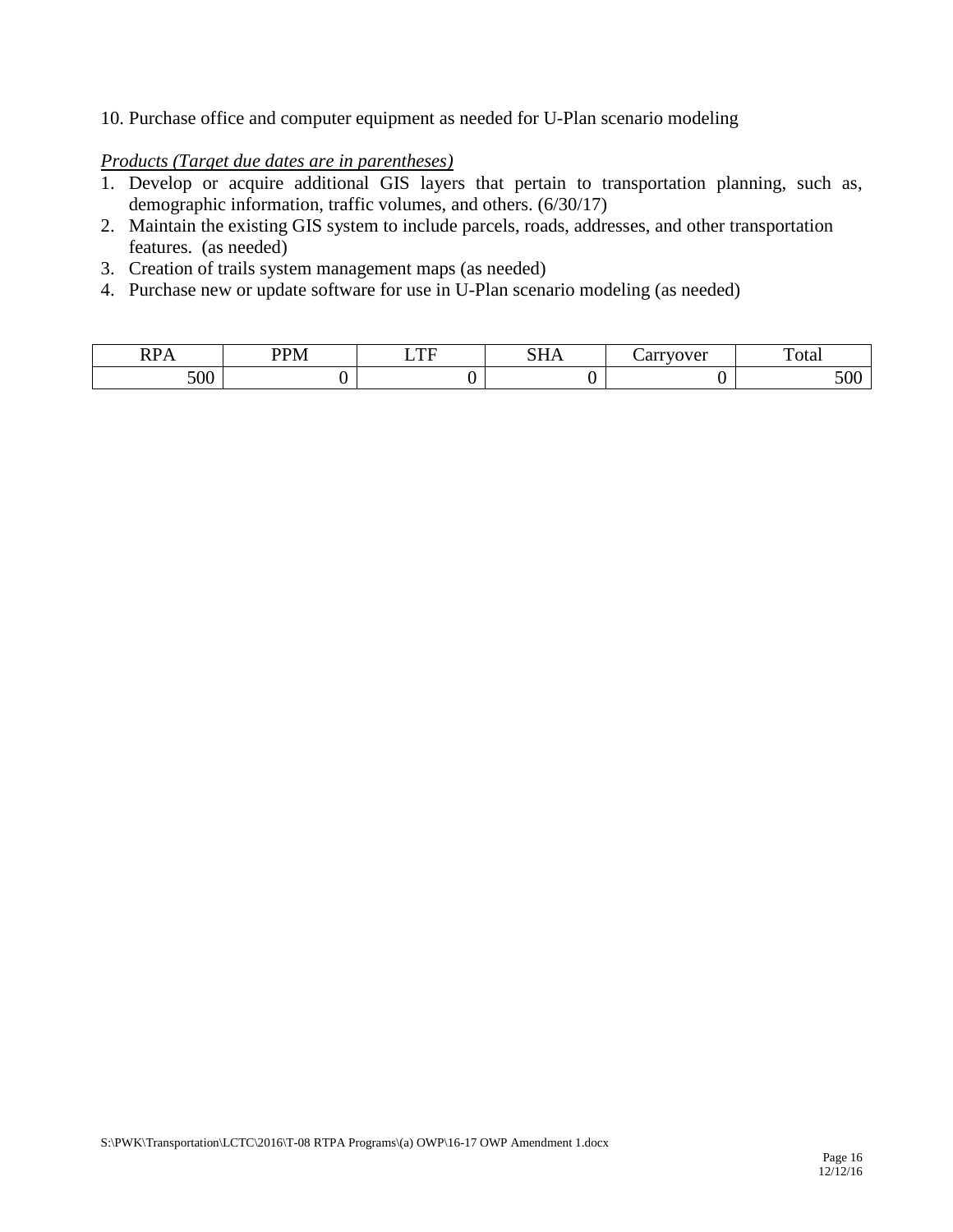# <span id="page-19-0"></span>**Work Element 608** *Transit Development Plan (TDP)*

#### *Purpose*

1. To perform the work identified in the Transit Development Plan (TDP) for the region of Lassen County that will include comprehensive goals and objectives to provide an effective, balanced and coordinated transportation system, at a reasonable cost, that serves the needs of all the people in the county, and that supports and helps achieve the goals and land use element of the County General Plan.

#### *Previous Work:*

As a result of the previous adopted TDP, the Lassen Transit Service Agency expanded the Lassen Rural Bus (LRB) City Fixed route service an additional hour per day from 10 vehicle revenue service hours (VRSH) to 11 VRSH. In addition, public transit service was extended into Plumas County at the city of Chester. Service during the mid-day run of this route was also extended to Chester. Currently the LRB now provides inter-county service to Chester three times per day five days per week with additional service addition to include Saturdays twice per day.

Current transit providers (Lassen Senior Services, Lassen County Dept. of Social Services, Susanville Indian Rancheria, Veterans, and others) provided input in the development of the TDP to address the needs of the providers and the clientele of the providers. The TDP has compiled statistical and demographic information to identify gaps in existing services, reviewed the Non-Emergency Medical Transportation Plan and addressed the recommendations through a service implementation plan, identified performance measures for assessing the effectiveness of the transit services, made recommendations on how to coordinate services between transit providers and evaluated technology tools for transit coordination and financial tracking and how these tools can be utilized in Lassen County.

#### *Tasks*

- 1. Administrative Tasks
- 2. Data Review and Policy Review, including existing plans (TDP, Transit Facilities Plan, RTP, Coordinated Plan, General Plans), contracts*,* demographic data, marketing materials.
- 3. Conduct Quantitative and Qualitative Research including outreach to diverse communities, existing passengers and key stakeholders.
- 4. Conduct Transit Policy & Service Analysis; Develop Alternatives
- 5. Marketing Analysis and Strategies
- 1. Draft and Final TDP Plan and Marketing Plan

- 1. Inner city transit route proposal (6/30/17)
- 2. Bus facility expansion (6/30/17)
- 3. Completed, updated TDP (12/31/17)

| n n<br>◡<br>17T 1 T<br>$\mathbf{A}$ | $\mathbf{P} \mathbf{D} \mathbf{A}$     | $\blacksquare$ | <b>CIT</b> | <b>WITOTTOM</b><br>$\cdots$<br>"C⊾<br>$\cdot$ | ᠇᠇<br>'otar                |
|-------------------------------------|----------------------------------------|----------------|------------|-----------------------------------------------|----------------------------|
| $\Omega$<br>⌒⌒                      | $\Omega$<br>$\overline{ }$<br>$\Delta$ |                |            |                                               | $\sim$ $\sim$ $\sim$<br>hL |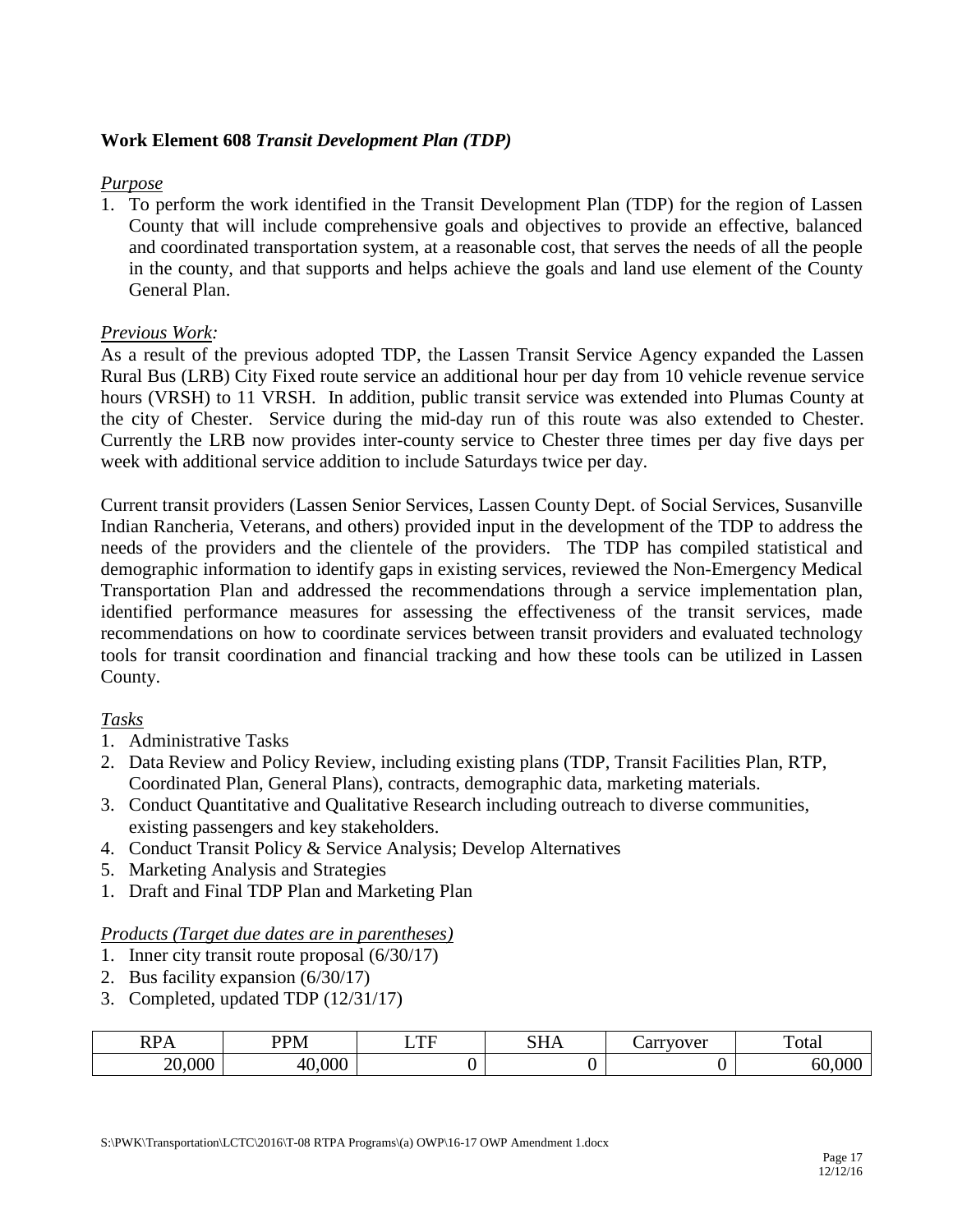# <span id="page-20-0"></span>**Work Element 612** *Vehicular Wayfinding Program*

# *Purpose*

1. Wayfinding aims to integrate a range of navigation and communication tools for traversing Lassen County, such as signage, brochures, kiosks and smart-phone applications. Wayfinding explores ways to navigate from one place to another, and focuses on highlighting the experience of the path and eventual arrival of the wayfinding user. The system will underscore Lassen County's unique identity, as well as improve movement for motorists

The project goals of the Wayfinding Plan include:

- Emphasize Destinations
- Highlight Key Attractions
- Enhance the User's Experience
- Improve Mobility
- Reinforce Links
- Reinforce Community Identity
- Develop a System that can be implemented

#### *Previous Work*

As the County continues to build its infrastructure and enhance the quality of life for its growing resident and business population, it has identified the implementation of a Wayfinding Program as an initiative that will enhance the experience for everyone. The development of an overall wayfinding philosophy and graphic standard can provide valuable information and communicate an organized and friendly County, without detracting from its visual beauty. In contrast, ignoring or having an unregulated, haphazard approach to this issue will only create sign clutter, less efficient navigation and an unwelcoming perception of the County. The aim of this Program is to create an overall wayfinding philosophy for Lassen County, identify a variety of possible wayfinding tools, analyze existing conditions in Lassen County and develop a set of graphic standards that can be implemented, enforced and maintained over time.

A completed Wayfinding Plan for the City of Susanville was completed and presented to the City in July of 2015. The LCTC is committed to building upon this plan to enact a Wayfinding program that is standardized and complementary to that which was prepared for the City.

*Tasks*

- 1. Identify Partner Agencies and Community Members
- 2. Public Participation Meetings
- 3. Draft and Final Plan for adoption
- 4. Present Plan to Partner Agencies

#### *Products (Target due dates are in parentheses)*

- 1. Wayfinding Plan for Bieber/Big Valley area (6/30/17)
- 2. Wayfinding Plan for Westwood area (TBD)
- 3. Wayfinding Plan for Doyle/Southern Lassen County (TBD)

| DD<br>. .<br>. | DDMA | TTT<br>. . | $\sim$ $\sim$ $\sim$ | $\alpha$<br>◡ | otal     |
|----------------|------|------------|----------------------|---------------|----------|
| 2,000          |      |            |                      |               | <u>.</u> |

S:\PWK\Transportation\LCTC\2016\T-08 RTPA Programs\(a) OWP\16-17 OWP Amendment 1.docx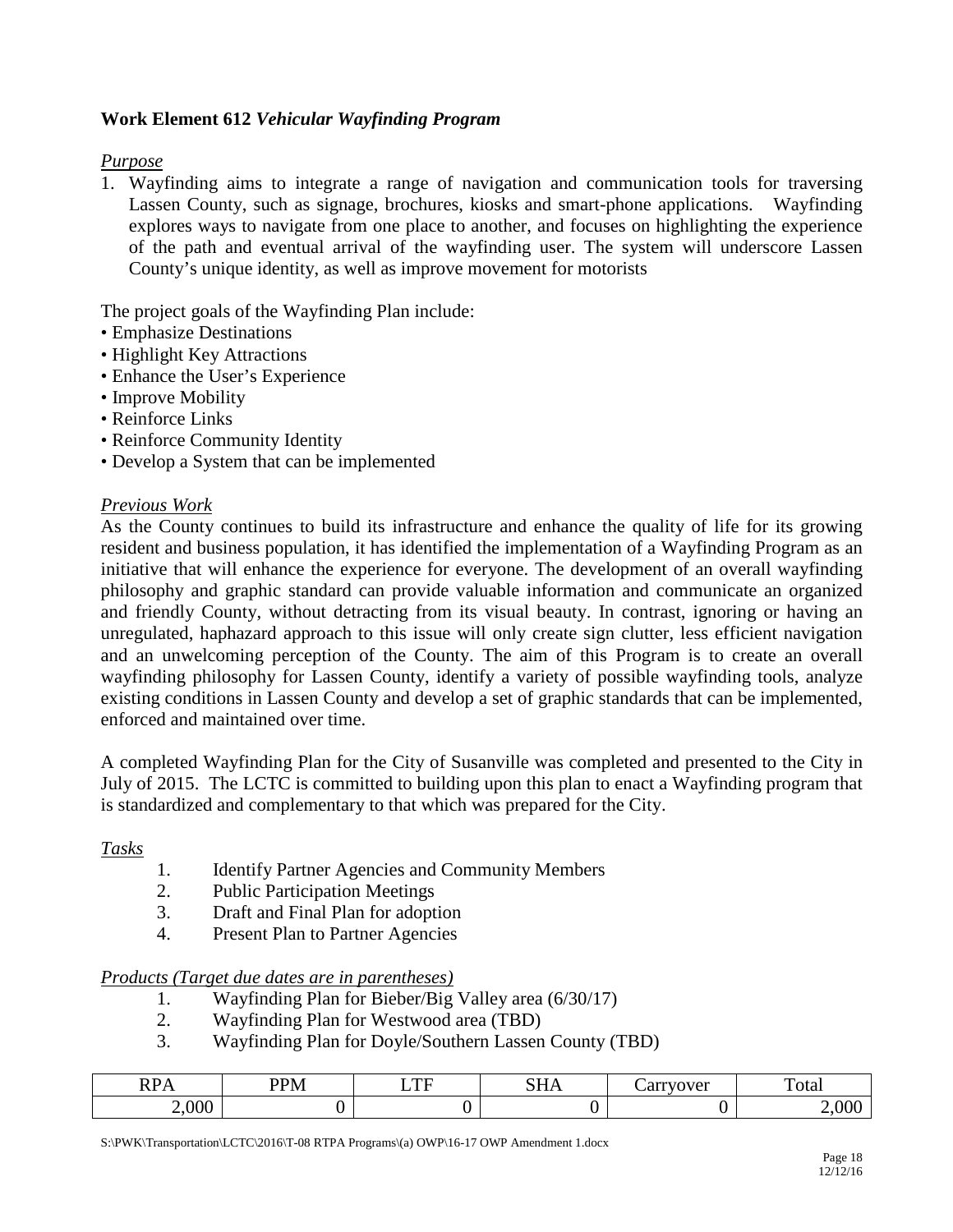# <span id="page-21-0"></span>**Work Element 613** *Susanville Indian Rancheria Sustainable Communities Grant*

#### *Purpose*

To address future land use, economic development, traffic demand, public safety, and health and social needs, tribal cultural preservation planning and public involvement. Some of these needs include a road inventory and strip maps, pedestrian safety, alternative transportation methods, road maintenance, pre-project planning studies, and project funding sources. The Susanville Indian Rancheria (SIR) will provide staff to help assist the awarding firm, which both parties will work and report to Caltrans on a quarterly basis until the project is complete.

#### *Tasks*

- 1. Provide project oversight
- 2. Receive invoices and process for payment
- 3. Receive reimbursements and pass through to SIR

# *Products*

Please see attached Scope of Work and Project Timeline from the grant application.

| $\mathbf{D}\mathbf{D}\Lambda$<br>N A | <b>PPM</b> | mr  | CIT<br>-<br>ג זו ט                             | $\mathbf{r}$<br>Match*⊺<br>$\triangle$ OC <sup>2</sup>        | $\mathbf{r}$<br>rotal |
|--------------------------------------|------------|-----|------------------------------------------------|---------------------------------------------------------------|-----------------------|
|                                      |            | 100 | $\sim$<br>$\sim$<br>$\sim$<br>$\cdot$ . $\cup$ | $\Omega$<br>$E_{\rm O}$<br>129.38<br>$\overline{\phantom{a}}$ | - -<br>- 666.<br>οо.  |

\*Match for this grant is the responsibility of the Susanville Indian Rancheria, not the Lassen County Transportation Commission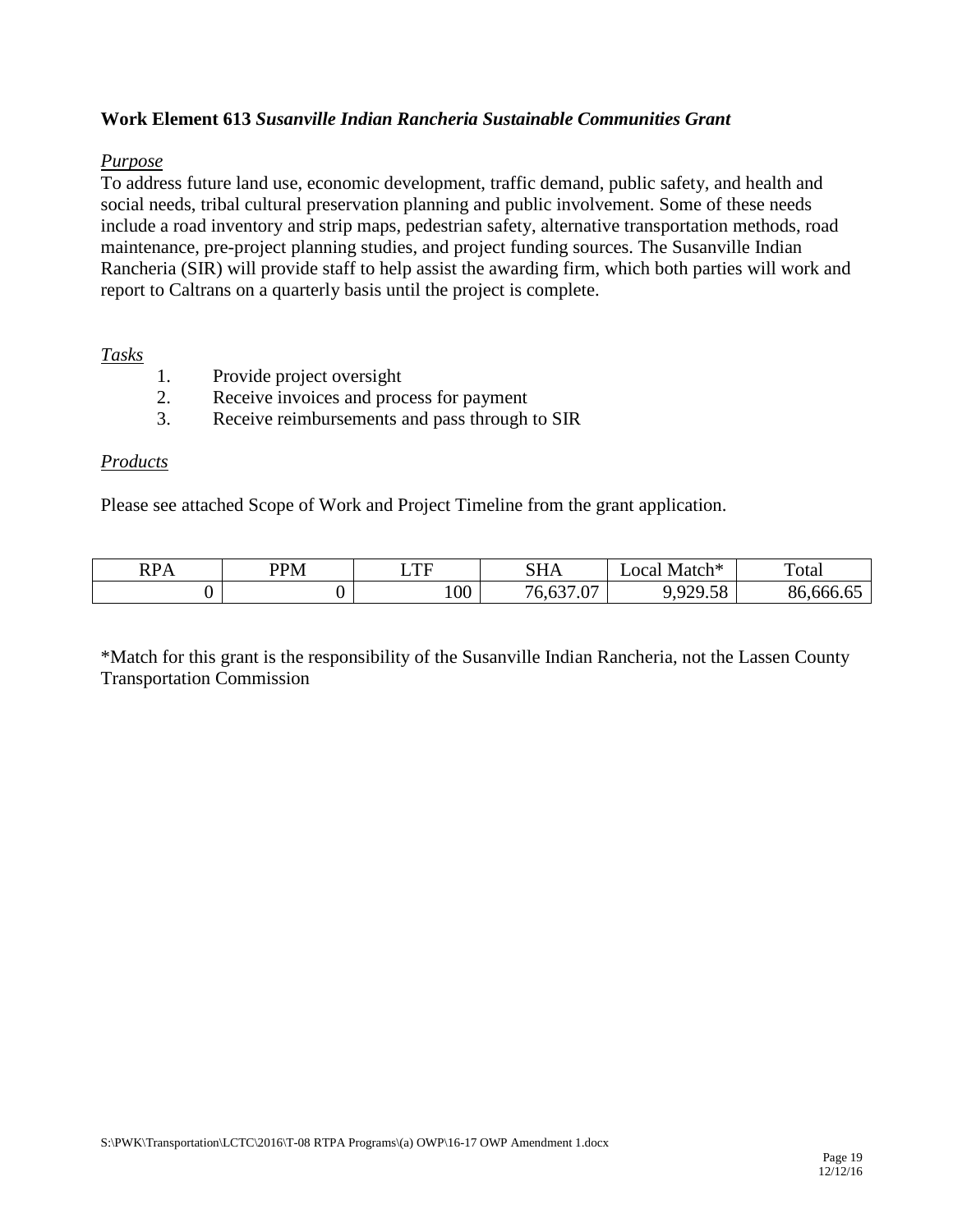# **Caltrans' Overall Work Program Element Fiscal Year 2016/2017**

<span id="page-22-0"></span>

| <b>Activity Description</b>                    | <b>Product</b>                       | <b>Funding Source</b> | <b>Due Date</b>        |
|------------------------------------------------|--------------------------------------|-----------------------|------------------------|
| Coordinate with LCTC                           | <b>Lassen County RTP</b>             | State & Federal Funds | $FY$ 16/17 and ongoing |
| staff on update of                             |                                      |                       |                        |
| Regional                                       |                                      |                       |                        |
| <b>Transportation Plan</b>                     |                                      |                       |                        |
| (RTP)                                          |                                      |                       |                        |
| <b>Assist RTPA staff with</b>                  | <b>Lassen County RTIP</b>            | State & Federal Funds | $FY$ 16/17 and ongoing |
| programming                                    |                                      |                       |                        |
| documents for their                            |                                      |                       |                        |
| <b>RTIP</b> amendments                         |                                      |                       |                        |
| Monitor OWP work                               | Payment of Invoices                  | State & Federal Funds | $FY$ 16/17 and ongoing |
| progress, process OWP<br>invoices for payment, | Various Transit grants               |                       |                        |
| including grant                                |                                      |                       |                        |
|                                                |                                      |                       |                        |
| progress<br><b>System Management</b>           | TCR update<br>$\bullet$              | State & Federal Funds | FY 16/17               |
|                                                | <b>CTIS</b> database<br>$\bullet$    |                       |                        |
|                                                | <b>ITMS</b> database                 |                       |                        |
| <b>Lassen County</b>                           | Lassen ITS                           | State & Federal Funds | FY 16/17 and ongoing   |
| Intelligent                                    | Architecture Plan                    |                       |                        |
| <b>Transportation System</b>                   | Coordination                         |                       |                        |
| (ITS) Architecture                             |                                      |                       |                        |
| <b>Assist LCTC Staff in</b>                    | Participation by Tribes              | State & Federal Funds | $FY$ 16/17 and ongoing |
| outreach and                                   | in the Transportation                |                       |                        |
| participation by Native                        | <b>Planning Process</b>              |                       |                        |
| American Tribal                                |                                      |                       |                        |
| Governments                                    |                                      |                       |                        |
| Multi-modal Planning                           | Aeronautics<br>$\bullet$             | State & Federal Funds | FY 16/17               |
| Coordination                                   | <b>Bicycle Plan</b><br>$\bullet$     |                       |                        |
|                                                | <b>Transit Planning</b><br>$\bullet$ |                       |                        |
|                                                | Pedestrian                           |                       |                        |
|                                                | <b>ADA</b> Accessibility             |                       |                        |
| Coordination with                              | • Public Participation               | State & Federal Funds | FY 16/17               |
| <b>LCTC</b> Staff on                           | • Greenhouse Gas/                    |                       |                        |
| miscellaneous                                  | Air Quality                          |                       |                        |
| transportation related                         | • Intergovernmental                  |                       |                        |
| issues                                         | Review                               |                       |                        |